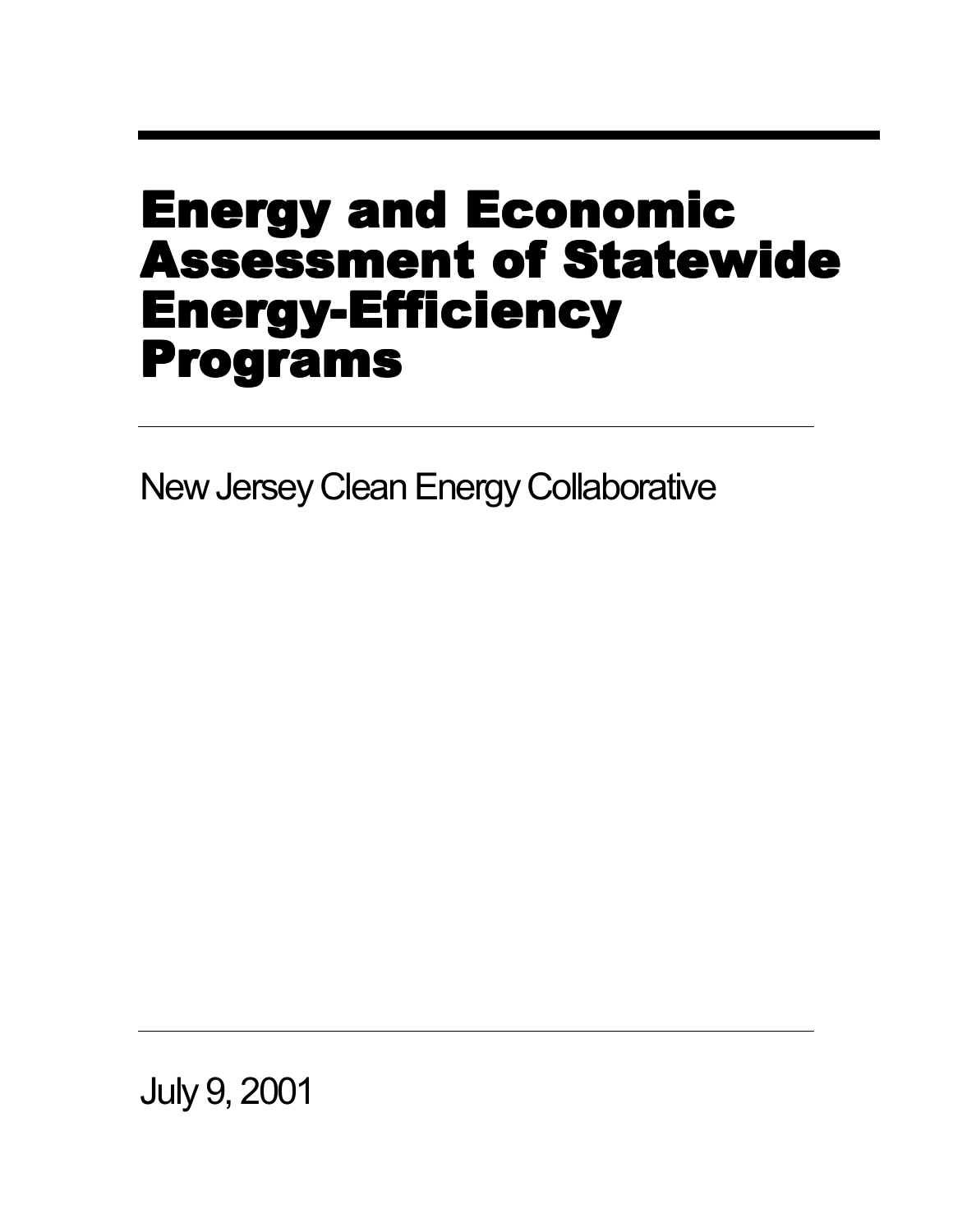# **Table of Contents**

| B |                                                     |    |
|---|-----------------------------------------------------|----|
|   |                                                     |    |
|   |                                                     |    |
|   |                                                     |    |
|   |                                                     |    |
|   |                                                     |    |
|   |                                                     |    |
|   |                                                     |    |
|   |                                                     |    |
|   | SECTION 4 - COST-EFFECTIVENESS ANALYSIS ASSUMPTIONS | 23 |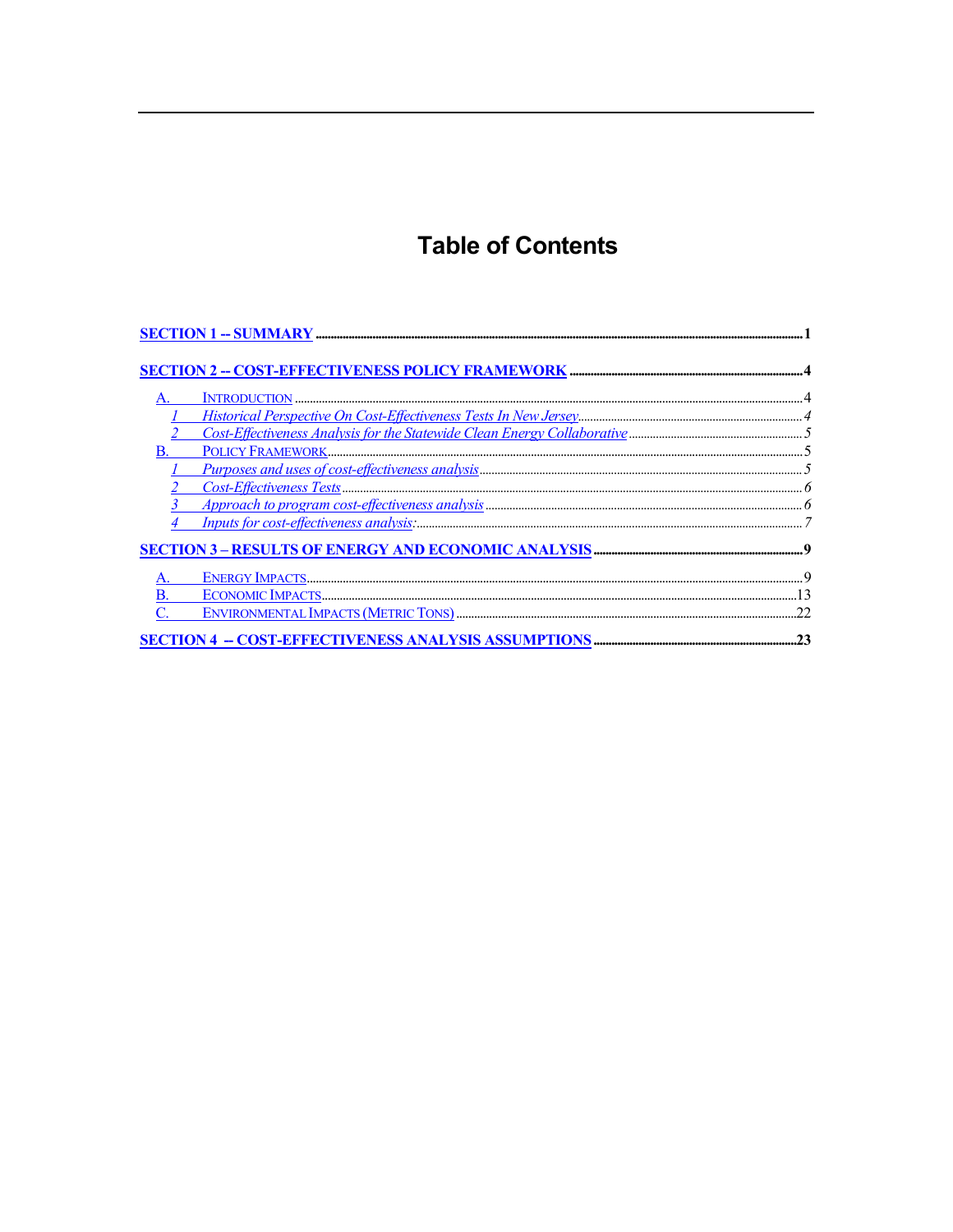### <span id="page-2-0"></span>**SECTION 1 - SUMMARY**

The New Jersey Clean Energy Collaborative presents its energy and economic assessment (cost-effectiveness analysis) of seven of the eight residential and all three commercial and industrial energy-efficiency programs approved by the BPU:

Energy Star Appliances C&I Construction Energy Star Lighting Building O&M Energy Star Windows Compressed Air Residential New Construction Residential Electric HVAC Residential Gas HVAC Low-Income Programs

#### **Residential Programs Non-Residential Programs**

An energy and economic assessment was not done for the Residential Retrofit program, because the purpose of the program is to provide information and tools that residential customers can use to make their own decisions about what actions to take to improve energy efficiency in their homes. The effects of these decisions are not directly measurable and are likely to be captured in the market effects of other residential programs.

The cost effectiveness of the Customer-Sited Clean Generation program was not evaluated, because, unlike the efficiency programs analyzed here, this program was not designed or planned to provide cost-effective electricity savings.

With the exception of the low-income program, all the programs analyzed here are explicitly designed to achieve permanent, long-term changes in the respective energy-efficiency markets in which they intervene. This analysis projects the amount and value of electricity, gas and other resource savings expected over the lifetimes of the technologies installed due to the programs, and the utility and customer costs of achieving them. The analysis assesses program cost-effectiveness by comparing expected benefits and costs under multiple perspectives over a multi-year horizon, reflecting permanent changes in market behavior the programs are designed to accomplish.

Section 2 of this report explains the market-oriented cost-effectiveness analysis framework that the Collaborative recommends and applies here. Detailed analysis results are tabulated in Section 3. The final section, Section 4, describes major assumptions used in the analysis.

The Collaborative's cost-effectiveness analysis demonstrates the long-term energy, economic and environmental value these programs will provide to New Jersey and its regulated electric and gas customers. By the end of the third full year of program activity, the programs will generate cumulative annual electric energy savings of 453,600 MWh/year, and summer peak demand reductions of 143 MW (at generation voltage) [Table 3.4]. Cumulative annual gas savings are estimated at 1,402 billion BTU/year [Table 3.2]. These cumulative electricity and gas savings are the product of annual incremental program savings that build up over time as programs mature and gain momentum. Firstyear savings therefore are generally much less than a third of the three-year cumulative savings.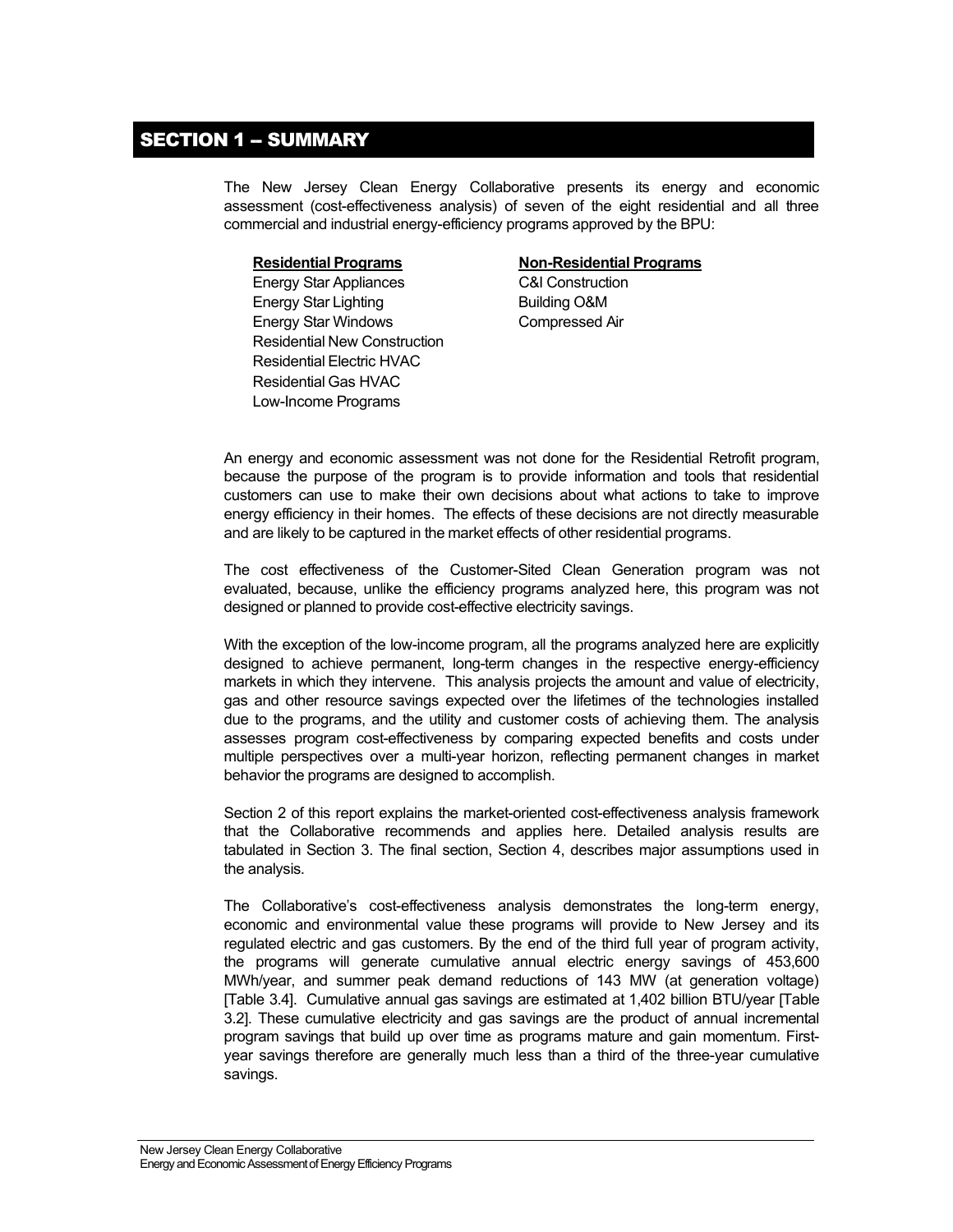The total resource benefits of all resource savings after the full eight years of program funding called for in the legislation are projected at \$1.90 billion, including reduced societal environmental costs of \$455 million. Net of the \$1.05 billion in total resource costs incurred by program administrators and participating customers to realize these benefits, the programs provide net savings to New Jersey's economy of \$843 million [Table 3.5; the reduced environmental costs are the difference between total benefits reported in Table 3.5 and Table 3.9]. With the exception of the low-income program, all programs are expected to provide benefits well in excess of projected costs. (All future monetary values are discounted to their 2001 present worth at a real discount rate of 5.24 percent)

These net benefits represent the real long-term economic gain to the State's economy from the efficiency programs analyzed. Not counting the programs' avoided environmental costs, the seven residential programs analyzed increase the disposable income available to New Jersey households for spending and saving by \$120 million. Another \$292 million in net benefits from the commercial and industrial efficiency programs will materialize as improved profitability and competitiveness for New Jersey businesses [Table 3.9].

The analysis also demonstrates that the gas and electric utility expenditures supporting these programs represent an effective use of ratepayer funds. The programs avoid \$1.13 billion in electricity supply costs over the full lifetime of technology savings and market effects. After accounting for an estimated \$528 million in electric ratepayer funding over the eight-year period covered by the legislation, the programs provide \$604 million in net benefits to all electricity customers [Table 3.6]. Gas utility customers will save \$282 million in total gas supply costs, based on estimated gas utility funding of \$195 million over the eight-year period. On balance, consumers will realize \$87 million in net gas supply costs savings [Table 3.7]. (All the foregoing figures exclude avoided environmental externalities).

Based on emission factors provided by the Department of Environmental Protection (NJDEP) for electricity, the following pollution reductions are expected from these energy savings by the end of the third program year: 880 cumulative annual metric tons/year of oxides of nitrogen (NOx): 1,301 metric tons/year of sulfur dioxide (SO2); 330,617 cumulative annual metric tons/year of carbon dioxide (CO2); and 0.006 total metric ton of mercury (Hg) [Table 3.14]. The carbon dioxide emission savings are calculated using average emission factors provided by the NJDEP. Since the carbon dioxide emissions of marginal units are likely to be lower than the average, this may result in an overstatement of the emission reductions that result from program activities. The Collaborative is working with NJDEP to determine whether it is feasible to develop emission factors based on electricity generation at the margin.

Tables contained in Section 3 provide details on:

- ß Electricity and gas resource savings from each program over each of the three years of funding set by BPU order [Tables 3.1-3.4];
- ß Cost-effectiveness analysis results, counting total resource benefits and costs to New Jersey, expressed with and without environmental externalities, and accounting for costs incurred by and benefits accruing to gas and electricity ratepayers, considered together and separately [Tables 3.5-3.9];
- ß Avoided costs for electricity, gas, petroleum and water resource savings [Table 3.10];
- ß Projected gas and electric utility expenditures projected by program by year [Tables 3.11-3.13]; and
- ß Projected emission reductions by pollutant over the three-year program funding period approved by the BPU [Table 3.14].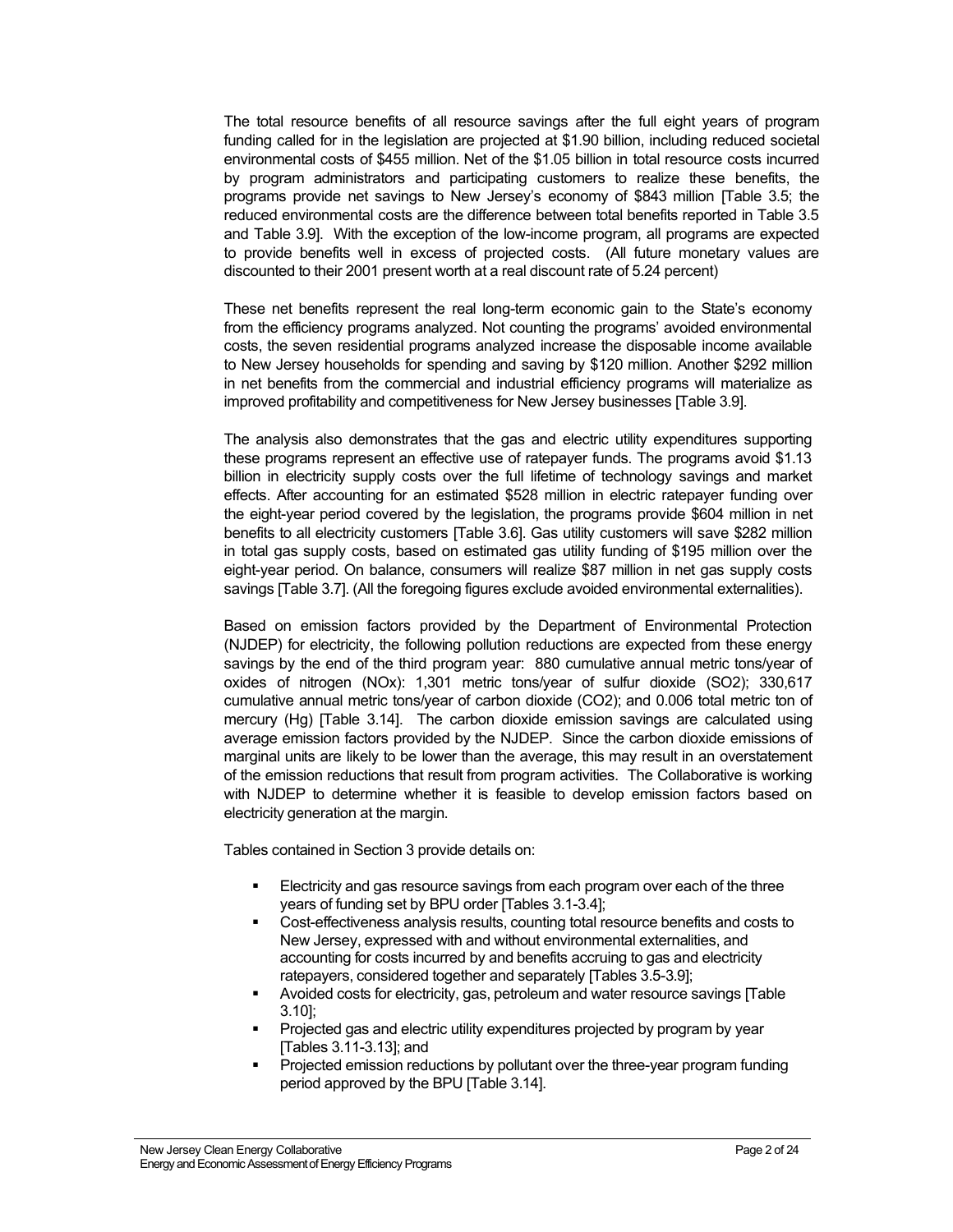Projections of future utility program spending and savings are made strictly for the purpose of assessing and demonstrating the likely cost-effectiveness of the energy-efficiency programs approved by the BPU. They do not represent proposed program budgets or program goals for future years. Program budgets will be established by the BPU annually for each subsequent year as called for by the BPU Order approving these programs and authorizing their funding through 2003. Future projections of energy savings include impacts including market effects for which the collaborative is still developing means of tracking and reporting.

The analysis is predicated on numerous assumptions, all of which were based on data, studies and the collective experience, expertise and judgment of utility staff and collaborative advisors. Among these are the future values for electricity, gas, petroleum, and water supply costs avoided by resource savings generated by the programs. Projected program savings are the product of per-unit technology savings and the increased number of units adopted in the marketplace. The per-unit savings values used to project 2001 savings in the cost-effectiveness analysis are consistent with those contained in the program savings protocols filed concurrently with this analysis. Per-unit savings estimates for most programs are also predicated on baseline efficiency levels that would be expected absent the programs.

Baseline efficiency levels for projecting savings have been updated and increased based on the most recent information available on prevailing efficiencies of equipment and practices. These efficiency baselines have advanced significantly due to market changes over time, due in large part to the success of past programs. Consequently, per-unit savings projected in this analysis are considerably less than they were for the same technologies in the past. Current efficiency programs focus on present and future equipment replacement and new construction markets, whereas earlier programs over the past five to six years were directed toward retrofits of existing equipment. Moreover, past program experience has helped to transform markets by elevating common efficiency practice and mandatory efficiency standards.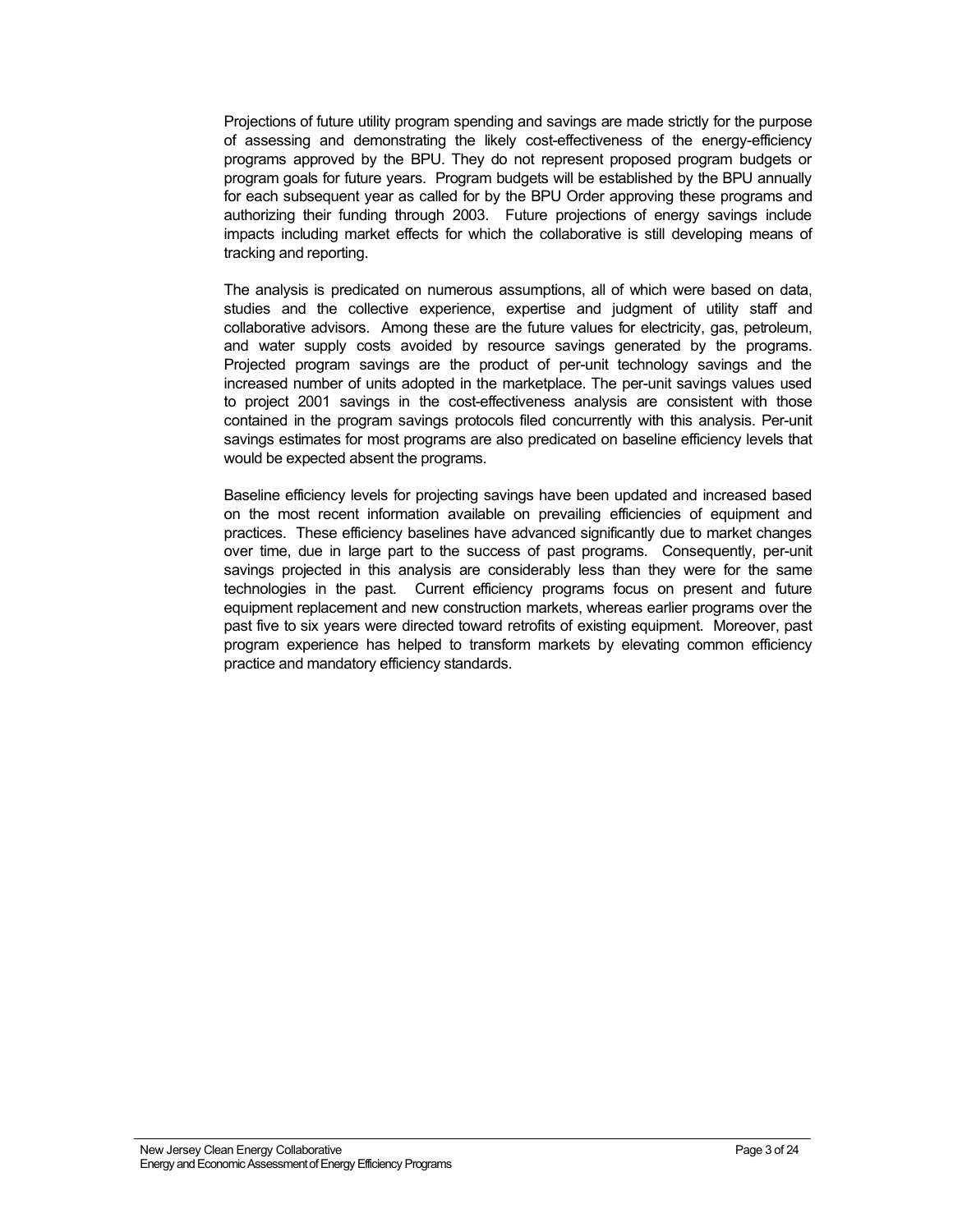#### <span id="page-5-0"></span>A. INTRODUCTION

This Cost-Effectiveness Analysis Policy Framework for the New Jersey Statewide Clean Energy Collaborative (the "Collaborative") establishes the purposes, uses and methods for assessing the cost effectiveness and the relative economic value of the energy efficiency and clean energy programs implemented by the utilities as provided for in the New Jersey Comprehensive Resource Analysis (CRA) Board of Public Utilities (BPU, Board) Order, dated March 9, 2001, NJ BPU Docket No. EX 99050347.

#### 1 Historical Perspective On Cost-Effectiveness Tests In New Jersey

Several cost-effectiveness tests have been utilized in the past by the BPU to evaluate the costs and benefits of utility administered energy conservation and demand side management programs. Historically, cost-effectiveness tests have been used to assess program benefits and costs from a variety of perspectives (e.g., utility, program participant, society). For example, the total resource cost test with externalities attempts to measure the total net benefits to society. The participant test attempts to determine the benefits to participating customers while the non-participant test assesses the impacts on customers that do not participate in the programs. Inputs to the analysis, such as avoided energy and capacity costs, have also been used to set prices for utility purchases of energy savings from performance contractors (e.g., PSE&G's Standard Offer Program).

The ultimate decision on how much to spend on energy efficiency programs and how to spend it is not an output of any one of these tests. Rather, budgeting decisions are informed by policy, political and practical considerations (e.g. incremental rate impacts; the distribution of program benefits among customers and customer classes); the recent legislative directives to increase energy efficiency by transforming markets, serving low income customers and capturing lost opportunities for savings; and the existence of relevant regional and national programs.

Consistent with the intent of the energy restructuring legislation, New Jersey, as well as several other states, are beginning the process of transitioning from pay for savings and pay for technology programs to market transformation programs. While cost-effectiveness tests and methodologies for pay for savings and pay for technology programs have been studied and accepted by regulators, cost-effectiveness tests and methodologies for market transformation programs are evolving. The Collaborative has agreed to continue to develop cost-effectiveness models utilized for assessing market transformation programs. In the interim, the Collaborative has agreed to work with the cost-effectiveness framework described below as a starting point for analysis, and as a common statewide yardstick for assessing the relative economic merits of program alternatives within the stipulated overall funding levels.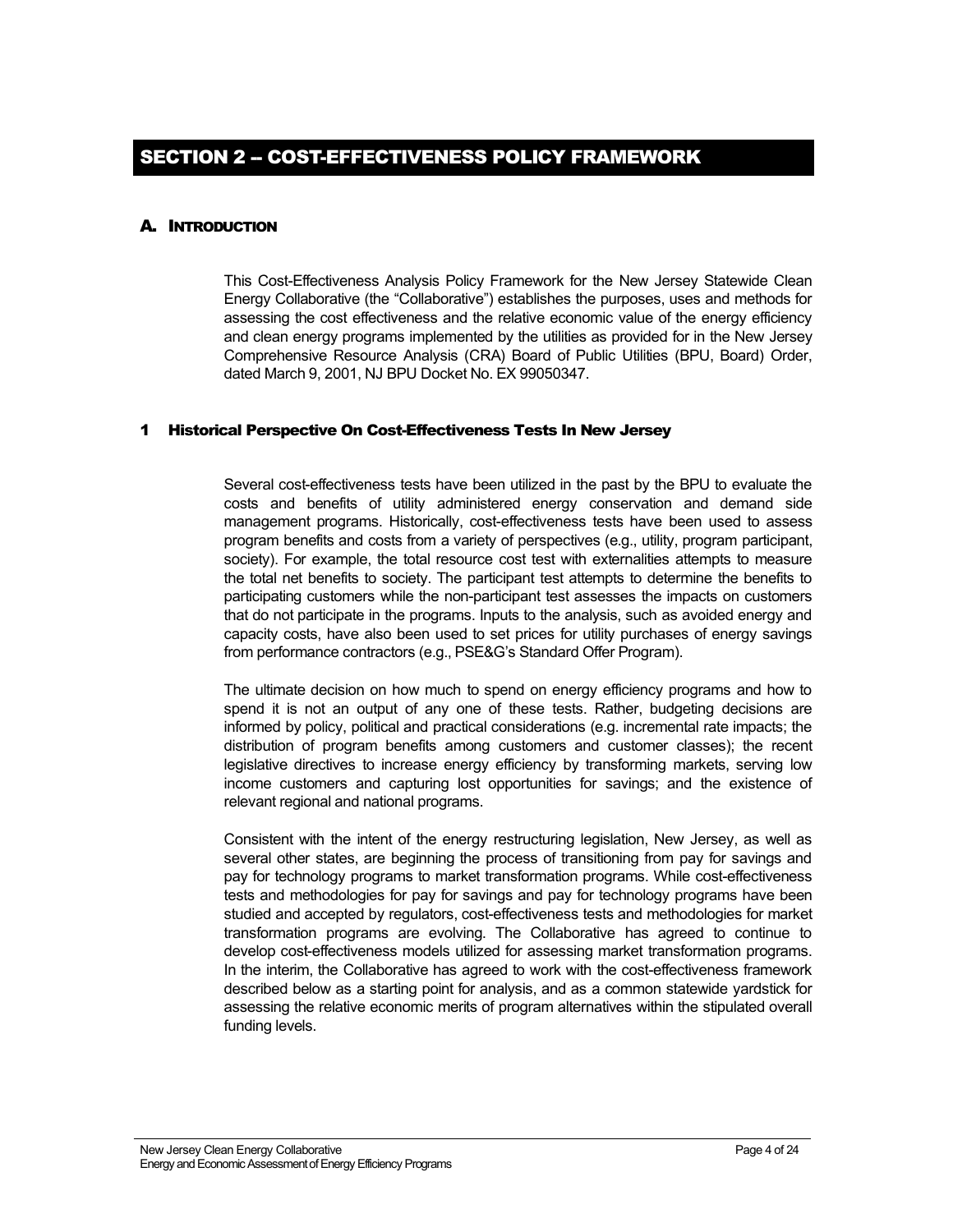#### <span id="page-6-0"></span>2 Cost-Effectiveness Analysis for the Statewide Clean Energy Collaborative

The Collaborative is using cost-effectiveness analysis to assess the relative economic value of the programs according to a consistent statewide standard, and to guide program design and implementation. The cost-effectiveness analysis undertaken by the Collaborative is not intended to be utilized for setting total spending levels, for establishing prices to be paid for energy savings or to determine which programs to implement. Spending levels, prices to be paid for energy savings and the program lineup were all determined taking into consideration a number of factors including the restructuring legislation, existing national, regional and utility energy efficiency efforts, environmental impacts and equity issues. Given the limited purpose and use of the cost-effectiveness analysis, the Total Resource Cost (TRC) test with and without externalities will be used.

The TRC test assesses the benefits of the programs over the life of the measures, which in some cases will be more than twenty years. Further, no Board policy exists concerning the value of any of the inputs to the cost-effectiveness test including long term forecasts of energy and capacity prices, avoided transmission and distribution values and externalities. Given the lack of Board policy on the inputs and the inherent uncertainties in forecasting program costs and savings, program cost-effectiveness analysis will be presented with and without externalities to provide a range of expected benefits. To determine individual measure cost-effectiveness for program implementation, the Collaborative will use TRC test results plus externalities.

Areas needing direction from Board Staff for the next cost-effectiveness analysis include clarification of the principles and purposes associated with cost-effectiveness assessments and the setting of future values for externalities and avoided energy, capacity, transmission and distribution costs.

The following spells out in more detail the cost-effectiveness policy framework agreed to by the Collaborative. The projected values for electric and gas savings and externalities that the Collaborative has agreed to use in performing program cost-effectiveness analysis for the July 9, 2001 filing and for program implementation in 2000 and 2001 are shown in Section 3 [Table 3.10].

#### B. POLICY FRAMEWORK

The Collaborative has reached the following understandings with regard to costeffectiveness analysis of energy-efficiency and renewable programs:

#### 1 Purposes and uses of cost-effectiveness analysis

- 1) This policy framework defines the purposes and uses for cost-effectiveness analysis by the Collaborative, as well as unintended and excluded uses of the analysis or its inputs.
- 2) The CRA Program Compliance Filing of April 9, 2001 states that a cost-effectiveness analysis of statewide energy efficiency programs will be provided to the BPU by July 9, 2001.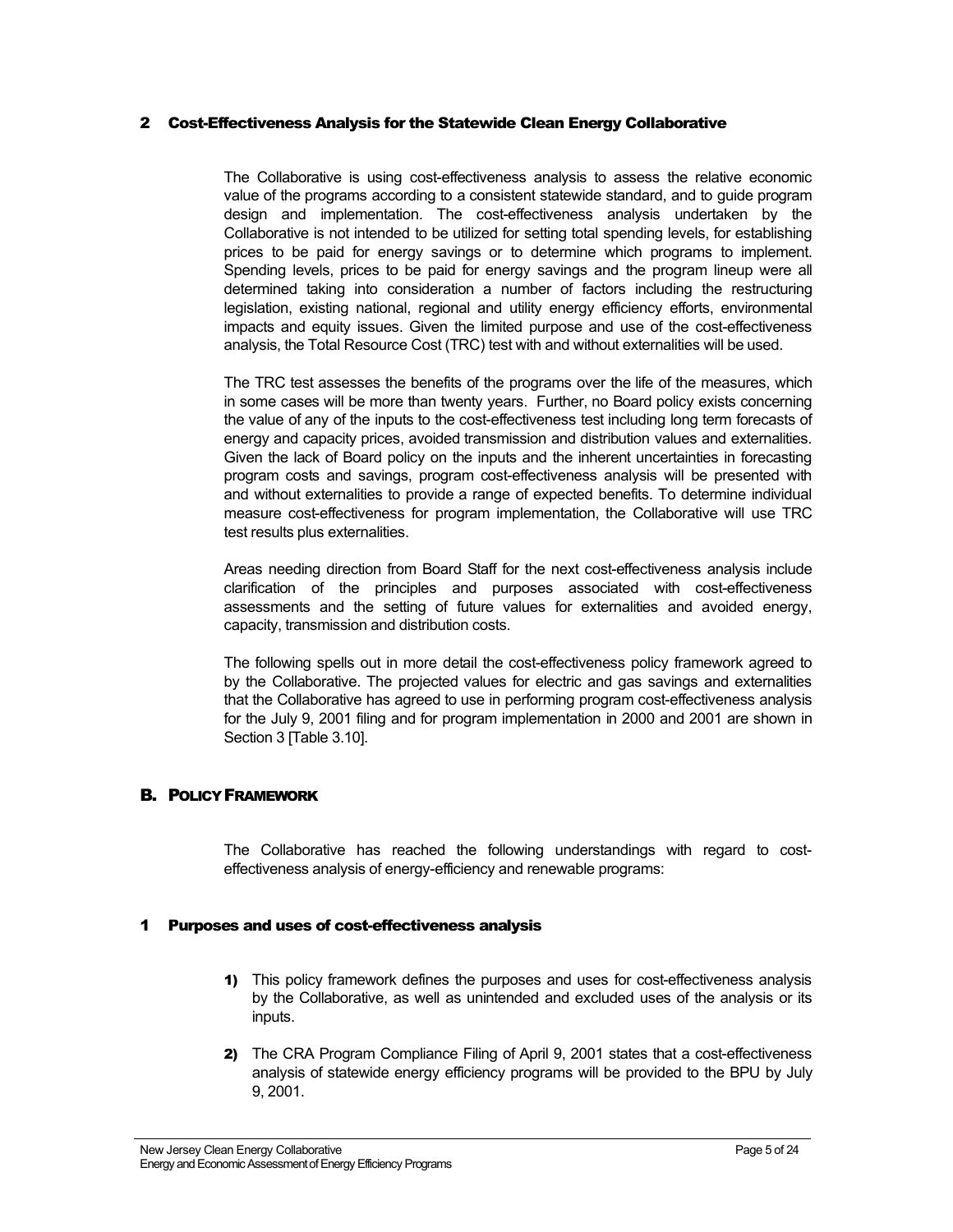- <span id="page-7-0"></span>3) The intended purposes and uses for cost-effectiveness analysis are to:
	- a) Inform program planning
	- b) Demonstrate the relative economic value of programs
	- c) Assess program results
	- d) Guide program implementation
- 4) Cost-effectiveness analysis or its inputs, as utilized by the Collaborative, are not intended for uses beyond those listed above. Specifically excluded by the Collaborative as inappropriate uses for cost-effectiveness analysis or inputs beyond the above-stated purposes are:
	- a) Setting total spending levels for statewide clean-energy programs;
	- b) Establishing prices to be paid for energy savings or production;
	- c) Setting rates for gas or electricity; and
	- d) Valuing utility assets.

#### 2 Cost-Effectiveness Tests

- 1) Cost-effectiveness analysis counts all resource costs and savings, which in practice is the Total Resource Cost (TRC) test plus externalities. This is the primary test to assess the relative economic value of the New Jersey Clean Energy Programs.
- 2) In the TRC test plus externalities:
	- a) Benefits will include the value of all resource savings to New Jersey (e.g., electricity, natural gas, oil and water); and
	- b) Costs will include direct program costs and customer contributions toward program measure costs.
- 3) The test results will be provided to show the net present value of net program benefits as well as the ratio of benefits to costs.
- 4) Other tests may be appropriate for other purposes beyond those stated above, including effects from program spending and savings on electricity and gas rates (e.g., the rate impact test), on total ratepayer expenditures for electricity and gas service (e.g., the energy system test), and on individual participant's energy bills (e.g., the participant test).

#### 3 Approach to program cost-effectiveness analysis

- 1) The primary objective of clean energy program planning and implementation is to meet the legislative mandates to transform markets, capture lost opportunities, make energy services more affordable for low income customers, and eliminate subsidies for energy services that can be delivered in the marketplace without utility customer funding. In meeting these mandates, program planning seeks to maximize the economic value from program expenditures. Cost-effectiveness analysis provides information to assist this planning. It also provides information to guide program design and implementation.
- 2) Program cost-effectiveness analysis recognizes the public purpose and unique characteristics of lost opportunity and market transformation programs, which involve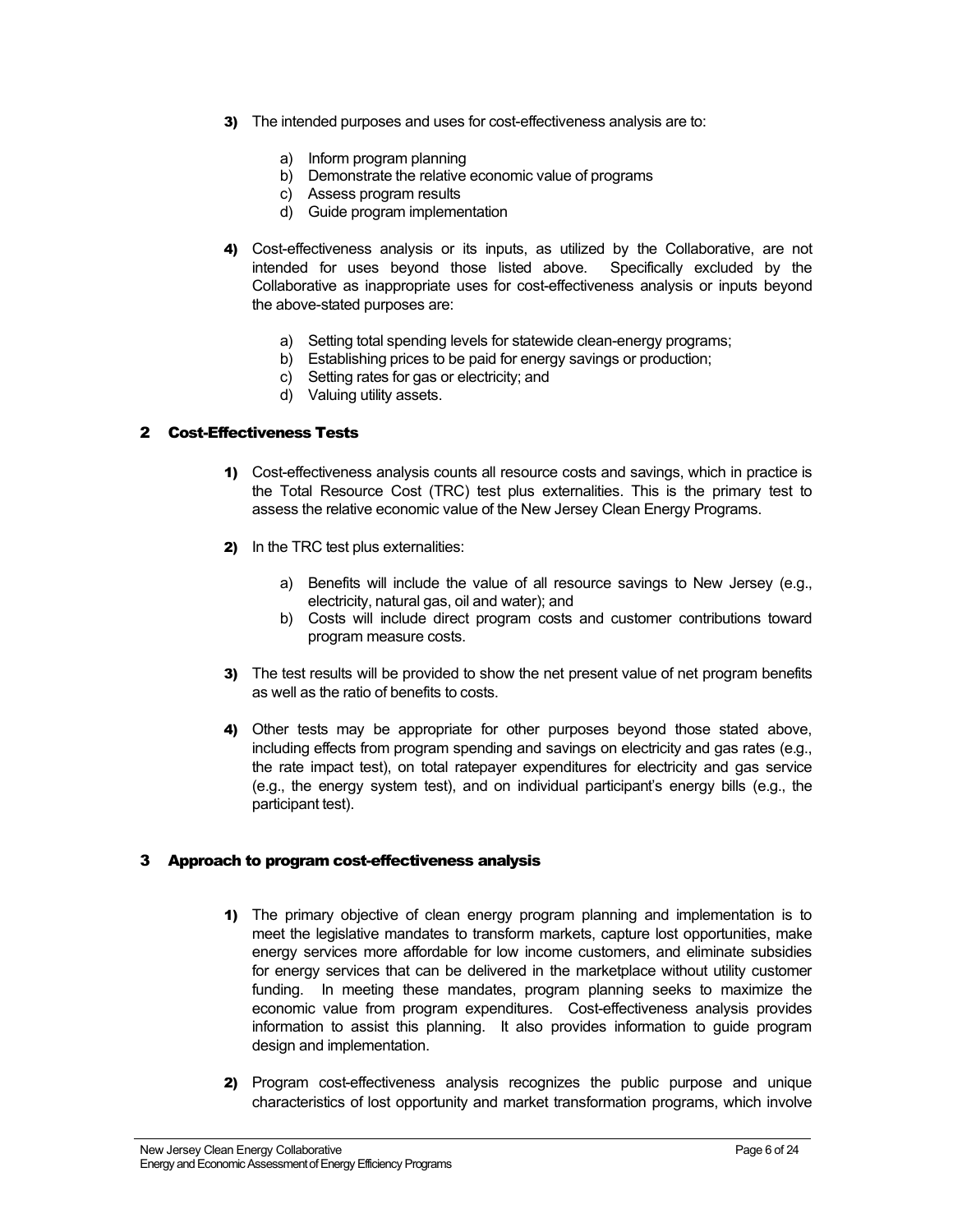<span id="page-8-0"></span>an approach different from past cost-effectiveness of resource-acquisition programs. Accordingly, the cost-effectiveness analysis of market transformation programs:

- a) Encompasses a statewide perspective with some regional interaction;
- b) Includes benefits and costs consistent with a market orientation, such as program-induced market effects (including changes in measure costs);
- c) Adopts a multi-year analysis horizon;
- d) Uses market penetration as the basic unit of analysis;
- e) Estimates market baselines to determine current and future standard practice; and
- f) Recognizes and manages uncertainty in the analysis (e.g., through scenario analysis).
- 3) Common tools for program and measure cost-effectiveness analysis will be used by the program teams.
- 4) Program cost-effectiveness analysis will be conducted by the Collaborative subject to review and final approval by the management team.

#### 4 Inputs for cost-effectiveness analysis:

- 1) Cost-effectiveness analysis requires two types of inputs:
	- a) A set of monetary values for resource savings, including avoided energy and non-energy savings, to apply to all cost-effectiveness analysis; and
	- b) Program-specific estimates of program and measures costs, market size, baseline, and program response, and resource savings.
- 2) Input values of clean energy program benefits will be reviewed and, as necessary, updated periodically. To support this, the Collaborative has developed avoided cost values including:
	- a) Avoided electric generation, transmission, and distribution costs, reflecting New Jersey information where available and BPU findings on methodology where applicable
	- b) Avoided gas costs in conjunction with avoided electric costs
	- c) Externalities values
	- d) Values for petroleum and water savings

These projected resource savings values are reported in Section 3, Table 3.10.

- 3) A summary report will be produced each year to document the results of the Collaborative's review of avoided costs and resulting recommendations. This report will be provided to the BPU each year.
- 4) For program implementation in 2001, and for program planning for 2001, the Collaborative will utilize statewide values for avoided electric energy, capacity, transmission and distribution costs; for avoided gas commodity, pipeline, and distribution costs; externality values, and for commodity values for petroleum and water savings. The collaborative agrees to the following components, detailed in Table 3.10: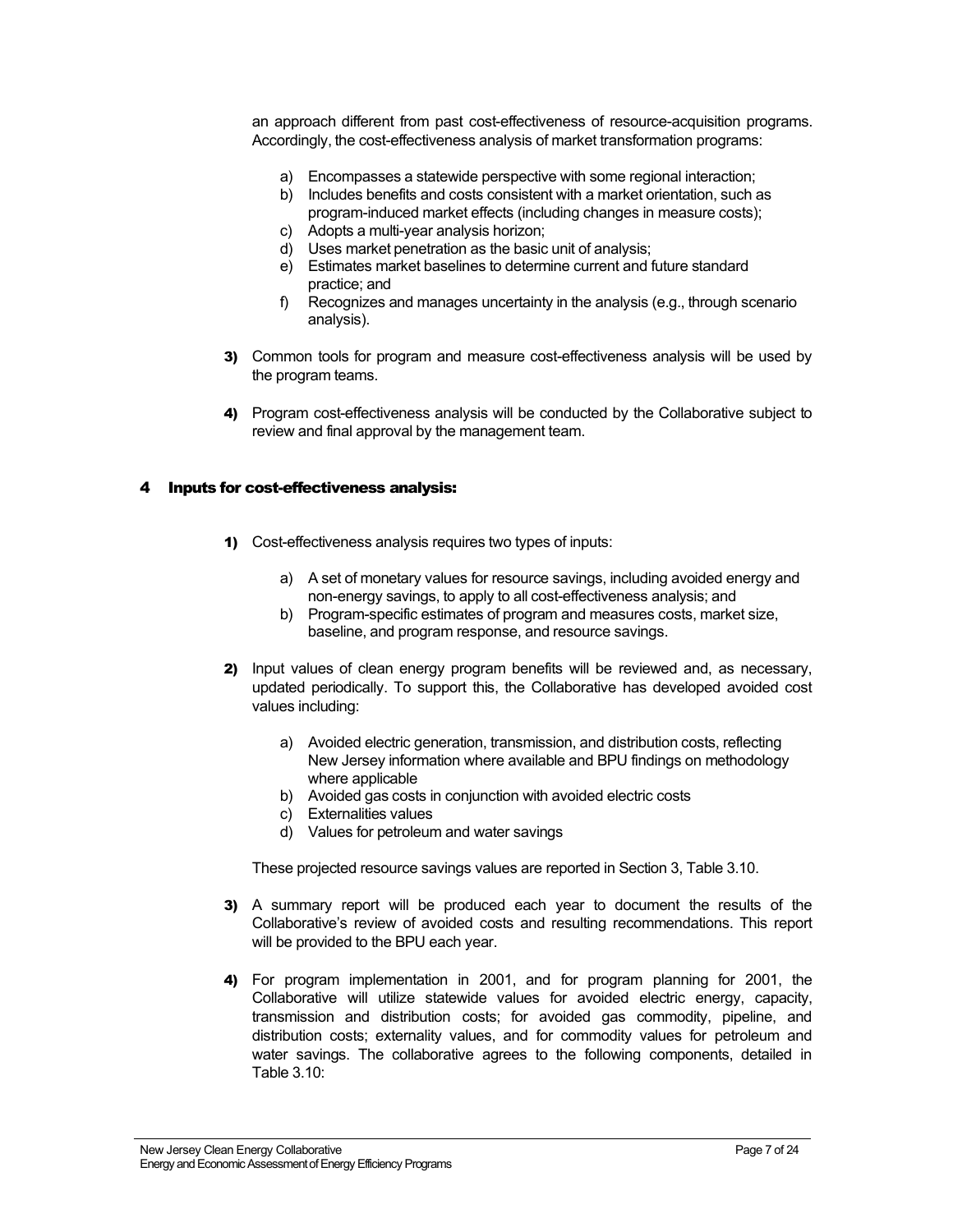- a) For electric energy and capacity and natural gas costs, market price estimates developed by Hagler Bailly in 1997 and reviewed by the BPU in assessing utility stranded costs.
- b) For avoided transmission and distribution costs, the Collaborative developed projected values based on existing estimates from previous filings with the BPU, which as stated at the outset are considered low by some parties and high by others;
- c) To the extent that clean energy programs are targeted to address distribution constraints in specific locations, avoided distribution costs will be assessed for that specific area for the purpose of cost-effectiveness analysis.
- d) The Collaborative will use 2 cents per kWh and 95 cents per million BTU (in constant 2000 dollars) as the value of externalities (these values were initially set in the 1991 DSM rulemaking).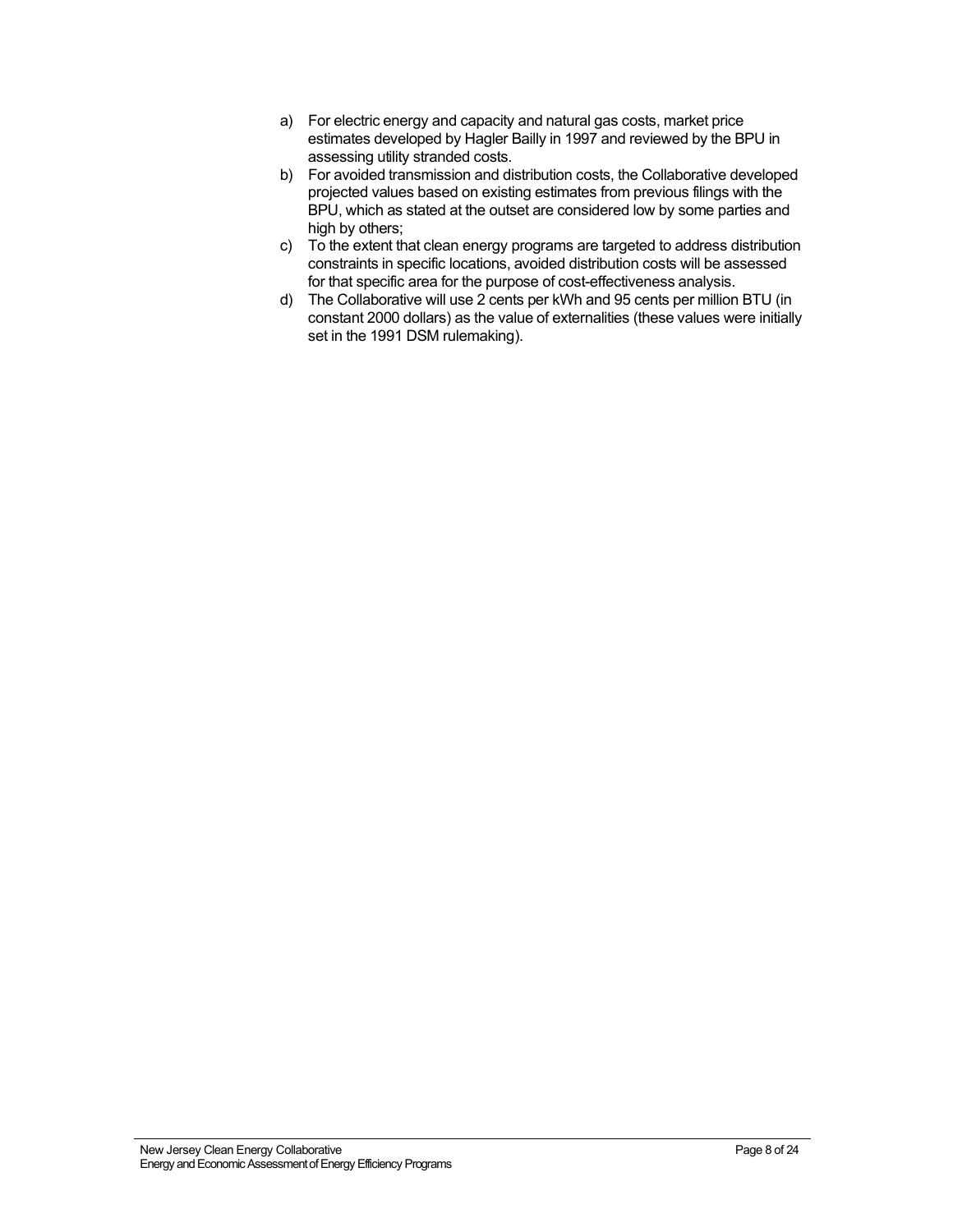# <span id="page-10-0"></span>SECTION 3 – RESULTS OF ENERGY AND ECONOMIC ANALYSIS

Following are the results of the analysis using the framework explained in Section 2. The tables below present projected impacts in the following order:

- A. Energy impacts (gas and electric)
- B. Economic impacts (including projections of future expenditures)
- C. Environmental impacts

#### A. ENERGY IMPACTS

### Table 3.1

# **NEW JERSEY STATEWIDE ENERGY-EFFICIENCY PROGRAMS GAS SAVINGS PROJECTIONS**

| <b>Incremental Annual Billion BTU Gas Saved</b> |        |        |                   |  |  |  |  |  |  |  |
|-------------------------------------------------|--------|--------|-------------------|--|--|--|--|--|--|--|
| <b>PROGRAM</b>                                  | Year 1 | Year 2 | Year <sub>3</sub> |  |  |  |  |  |  |  |
| <b>Residential Programs</b>                     |        |        |                   |  |  |  |  |  |  |  |
| <b>Energy Star Appliances</b>                   | 4.1    | 6.4    | 6.8               |  |  |  |  |  |  |  |
| <b>Energy Star Lighting</b>                     |        |        |                   |  |  |  |  |  |  |  |
| <b>Energy Star Windows</b>                      | 8.6    | 16.3   | 32.7              |  |  |  |  |  |  |  |
| <b>Residential New Construction</b>             | 86.5   | 104.2  | 133.6             |  |  |  |  |  |  |  |
| <b>Residential Electric HVAC</b>                | 0.1    |        |                   |  |  |  |  |  |  |  |
| <b>Residential Gas HVAC</b>                     | 114.7  | 135.1  | 100.7             |  |  |  |  |  |  |  |
| Low-Income Program                              | 81.8   | 91.3   | 96.1              |  |  |  |  |  |  |  |
| <b>Subtotal residential</b>                     | 295.8  | 353.4  | 369.9             |  |  |  |  |  |  |  |
| <b>Non-Residential Programs</b>                 |        |        |                   |  |  |  |  |  |  |  |
| <b>C&amp;I Construction</b>                     | 10.0   | 123.9  | 199.3             |  |  |  |  |  |  |  |
| <b>Building O&amp;M</b>                         | 3.9    | 19.5   | 25.8              |  |  |  |  |  |  |  |
| Compressed Air                                  |        |        |                   |  |  |  |  |  |  |  |
| <b>Subtotal non-residential</b>                 | 13.9   | 143.4  | 225.1             |  |  |  |  |  |  |  |
| Total                                           | 309.7  | 496.8  | 595.0             |  |  |  |  |  |  |  |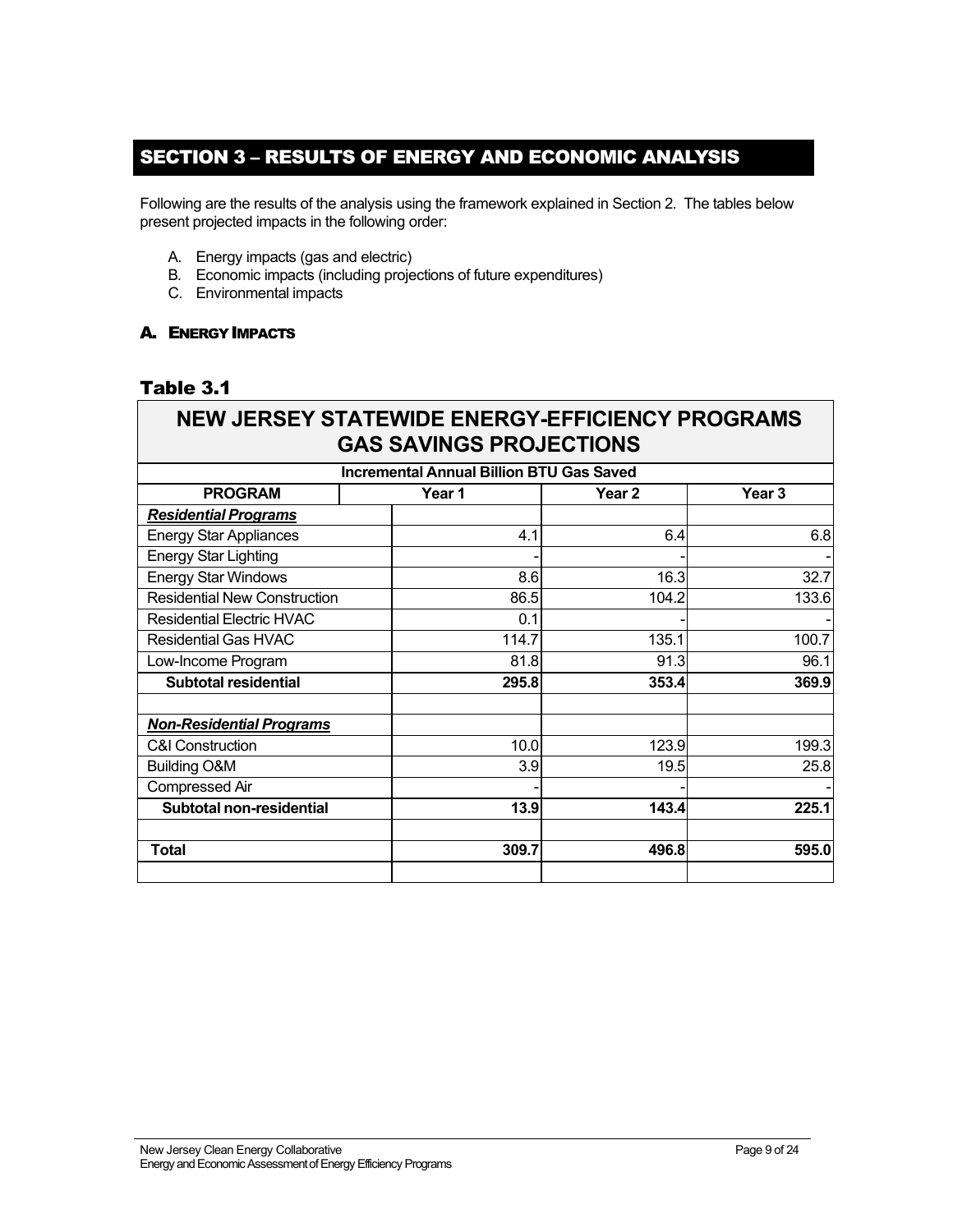| <b>NEW JERSEY STATEWIDE ENERGY-EFFICIENCY PROGRAMS</b> |  |        |                   |                   |  |  |  |  |  |  |  |  |
|--------------------------------------------------------|--|--------|-------------------|-------------------|--|--|--|--|--|--|--|--|
| <b>GAS SAVINGS PROJECTIONS</b>                         |  |        |                   |                   |  |  |  |  |  |  |  |  |
| <b>Cumulative Annual Billion BTU Gas Saved</b>         |  |        |                   |                   |  |  |  |  |  |  |  |  |
| <b>PROGRAM</b>                                         |  | Year 1 | Year <sub>2</sub> | Year <sub>3</sub> |  |  |  |  |  |  |  |  |
| <b>Residential Programs</b>                            |  |        |                   |                   |  |  |  |  |  |  |  |  |
| <b>Energy Star Appliances</b>                          |  | 4.1    | 10.4              | 17.2              |  |  |  |  |  |  |  |  |
| <b>Energy Star Lighting</b>                            |  |        |                   |                   |  |  |  |  |  |  |  |  |
| <b>Energy Star Windows</b>                             |  | 8.6    | 24.9              | 57.6              |  |  |  |  |  |  |  |  |
| <b>Residential New Construction</b>                    |  | 86.5   | 190.8             | 324.4             |  |  |  |  |  |  |  |  |
| <b>Residential Electric HVAC</b>                       |  | 0.1    | 0.1               | 0.1               |  |  |  |  |  |  |  |  |
| <b>Residential Gas HVAC</b>                            |  | 114.7  | 249.9             | 350.6             |  |  |  |  |  |  |  |  |
| Low-Income Program                                     |  | 81.8   | 173.2             | 269.3             |  |  |  |  |  |  |  |  |
| <b>Subtotal residential</b>                            |  | 295.8  | 649.3             | 1,019.2           |  |  |  |  |  |  |  |  |
| <b>Non-Residential Programs</b>                        |  |        |                   |                   |  |  |  |  |  |  |  |  |
| C&I Construction                                       |  | 10.0   | 133.9             | 333.2             |  |  |  |  |  |  |  |  |
| <b>Building O&amp;M</b>                                |  | 3.9    | 23.4              | 49.2              |  |  |  |  |  |  |  |  |
| <b>Compressed Air</b>                                  |  |        |                   |                   |  |  |  |  |  |  |  |  |
| <b>Subtotal non-residential</b>                        |  | 13.9   | 157.3             | 382.4             |  |  |  |  |  |  |  |  |
| Total                                                  |  | 309.7  | 806.6             | 1,401.6           |  |  |  |  |  |  |  |  |
|                                                        |  |        |                   |                   |  |  |  |  |  |  |  |  |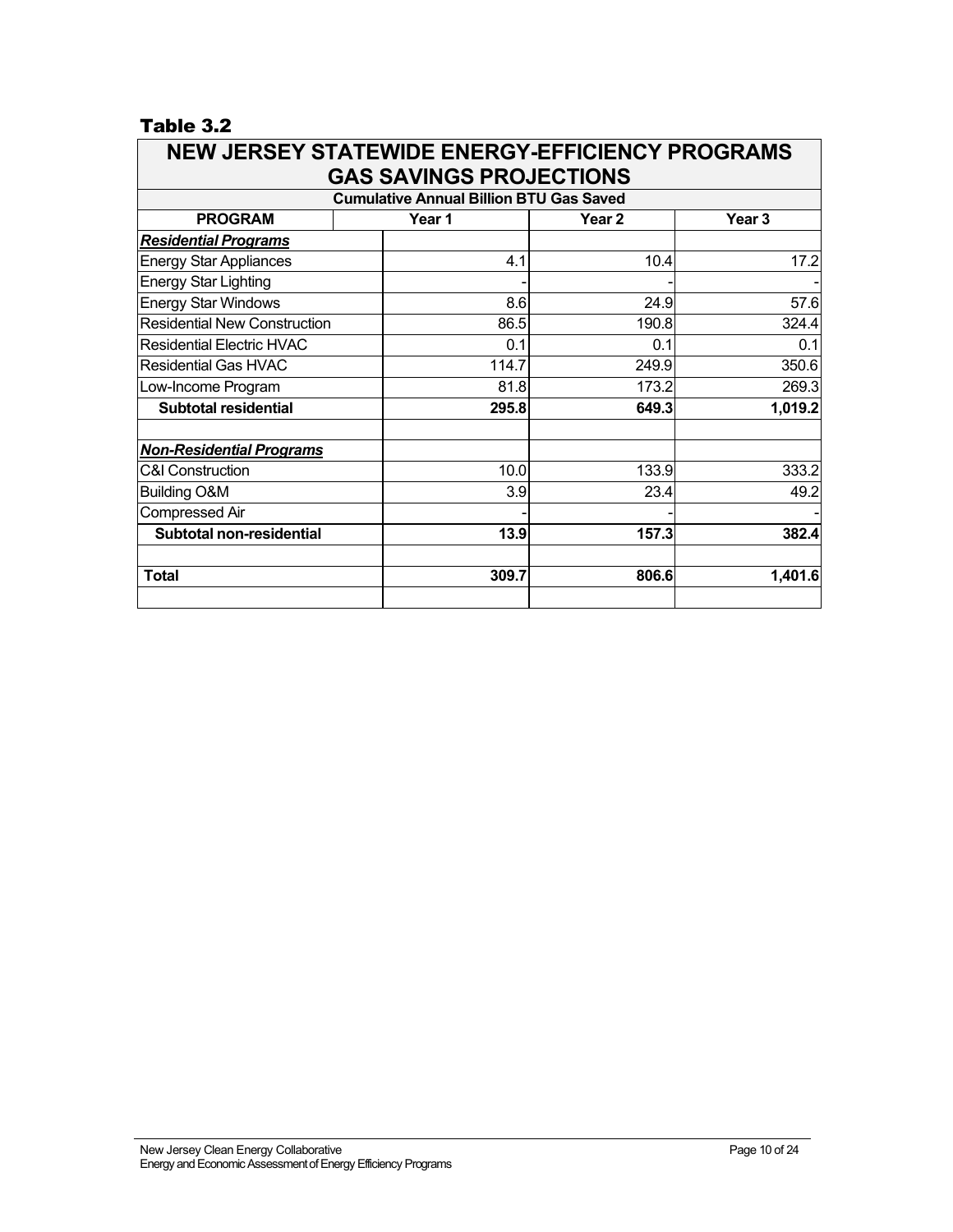| <b>NEW JERSEY STATEWIDE ENERGY-EFFICIENCY PROGRAMS</b> |                                                            |                   |                   |  |  |  |  |  |  |
|--------------------------------------------------------|------------------------------------------------------------|-------------------|-------------------|--|--|--|--|--|--|
|                                                        | <b>ELECTRICITY SAVINGS PROJECTIONS</b>                     |                   |                   |  |  |  |  |  |  |
|                                                        | <b>Incremental Annual MWh Saved, Net at Generation</b>     |                   |                   |  |  |  |  |  |  |
| <b>PROGRAM</b>                                         | Year 1                                                     | Year <sub>2</sub> | Year <sub>3</sub> |  |  |  |  |  |  |
| <b>Residential Programs</b>                            |                                                            |                   |                   |  |  |  |  |  |  |
| <b>Energy Star Appliances</b>                          | 1,064                                                      | 1,677             | 1,818             |  |  |  |  |  |  |
| <b>Energy Star Lighting</b>                            | 2,477                                                      | 3,342             | 4,536             |  |  |  |  |  |  |
| Energy Star Windows                                    | 339                                                        | 643               | 1,286             |  |  |  |  |  |  |
| <b>Residential New Construction</b>                    | 5,828                                                      | 7,187             | 9,192             |  |  |  |  |  |  |
| <b>Residential Electric HVAC</b>                       | 16,180                                                     | 20,944            | 21,029            |  |  |  |  |  |  |
| <b>Residential Gas HVAC</b>                            | $\overline{2}$                                             |                   |                   |  |  |  |  |  |  |
| Low-Income Program                                     | 8,488                                                      | 10,477            | 11,549            |  |  |  |  |  |  |
| <b>Subtotal residential</b>                            | 34,377                                                     | 44,270            | 49,411            |  |  |  |  |  |  |
| <b>Non-Residential Programs</b>                        |                                                            |                   |                   |  |  |  |  |  |  |
| <b>C&amp;I Construction</b>                            | 16,664                                                     | 88,720            | 132,984           |  |  |  |  |  |  |
| <b>Building O&amp;M</b>                                | 1,710                                                      | 8,697             | 11,677            |  |  |  |  |  |  |
| <b>Compressed Air</b>                                  | 2,244                                                      | 22,444            | 40,400            |  |  |  |  |  |  |
| <b>Subtotal non-residential</b>                        | 20,618                                                     | 119,861           | 185,061           |  |  |  |  |  |  |
| <b>Total</b>                                           | 54,996                                                     | 164,132           | 234,472           |  |  |  |  |  |  |
|                                                        | <b>Incremental Summer Peak MW Saved, Net at Generation</b> |                   |                   |  |  |  |  |  |  |
| <b>PROGRAM</b>                                         | Year 1                                                     | Year <sub>2</sub> | Year <sub>3</sub> |  |  |  |  |  |  |
| <b>Residential Programs</b>                            |                                                            |                   |                   |  |  |  |  |  |  |
| <b>Energy Star Appliances</b>                          | 0.31                                                       | 0.49              | 0.52              |  |  |  |  |  |  |
| <b>Energy Star Lighting</b>                            | 0.11                                                       | 0.14              | 0.19              |  |  |  |  |  |  |
| <b>Energy Star Windows</b>                             | 0.24                                                       | 0.45              | 0.89              |  |  |  |  |  |  |
| <b>Residential New Construction</b>                    | 5.86                                                       | 6.98              | 8.86              |  |  |  |  |  |  |
| <b>Residential Electric HVAC</b>                       | 12.47                                                      | 16.19             | 16.21             |  |  |  |  |  |  |
| <b>Residential Gas HVAC</b>                            |                                                            |                   |                   |  |  |  |  |  |  |
| Low-Income Programs                                    | 0.89                                                       | 1.10              | 1.22              |  |  |  |  |  |  |
| <b>Subtotal residential</b>                            | 19.87                                                      | 25.36             | 27.90             |  |  |  |  |  |  |
| <b>Non-Residential Programs</b>                        |                                                            |                   |                   |  |  |  |  |  |  |
| <b>C&amp;I New Construction</b>                        | 4.54                                                       | 17.44             | 26.12             |  |  |  |  |  |  |
| <b>Building O&amp;M</b>                                | 0.38                                                       | 1.95              | 2.62              |  |  |  |  |  |  |
| <b>Compressed Air</b>                                  | 0.59                                                       | 5.87              | 10.57             |  |  |  |  |  |  |
| Subtotal non-residential                               | 5.51                                                       | 25.26             | 39.31             |  |  |  |  |  |  |
| <b>Total</b>                                           | 25.38                                                      | 50.62             | 67.21             |  |  |  |  |  |  |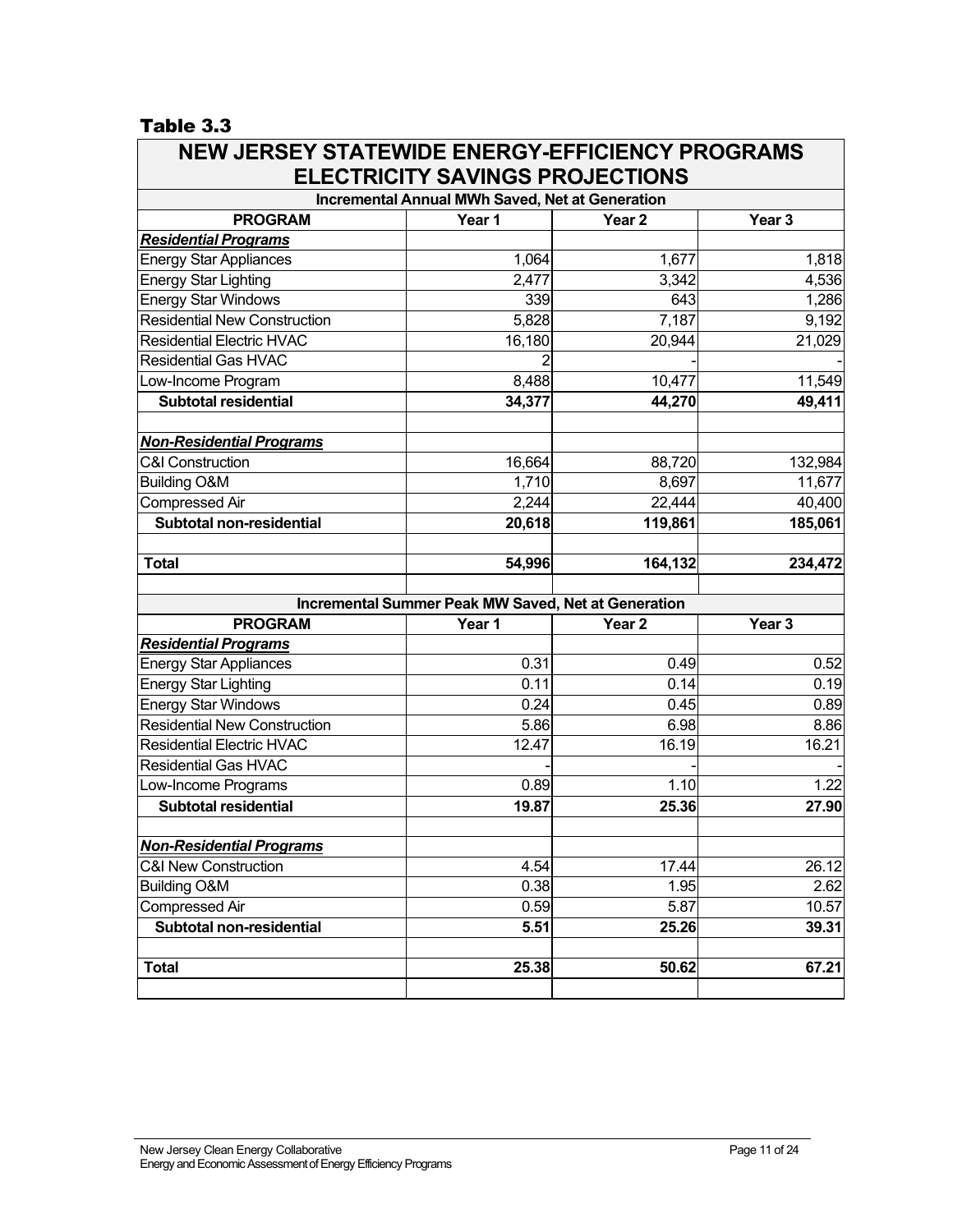#### Table 3.4  $\Gamma$

| <b>NEW JERSEY STATEWIDE ENERGY-EFFICIENCY</b><br><b>PROGRAMS</b>   |                                                           |                   |                   |  |  |  |  |  |  |  |  |
|--------------------------------------------------------------------|-----------------------------------------------------------|-------------------|-------------------|--|--|--|--|--|--|--|--|
| <b>ELECTRICITY SAVINGS PROJECTIONS</b>                             |                                                           |                   |                   |  |  |  |  |  |  |  |  |
| <b>Cumulative Annual MWh Saved, Net at Generation</b>              |                                                           |                   |                   |  |  |  |  |  |  |  |  |
| Year <sub>3</sub><br>Year 1<br>Year <sub>2</sub><br><b>PROGRAM</b> |                                                           |                   |                   |  |  |  |  |  |  |  |  |
| <b>Residential Programs</b>                                        |                                                           |                   |                   |  |  |  |  |  |  |  |  |
| <b>Energy Star Appliances</b>                                      | 1,064                                                     | 2,741             | 4,559             |  |  |  |  |  |  |  |  |
| <b>Energy Star Lighting</b>                                        | 2,477                                                     | 5,819             | 10,355            |  |  |  |  |  |  |  |  |
| <b>Energy Star Windows</b>                                         | 339                                                       | 982               | 2,268             |  |  |  |  |  |  |  |  |
| <b>Residential New Construction</b>                                | 5,828                                                     | 13,015            | 22,207            |  |  |  |  |  |  |  |  |
| <b>Residential Electric HVAC</b>                                   | 16,180                                                    | 37,124            | 58,153            |  |  |  |  |  |  |  |  |
| <b>Residential Gas HVAC</b>                                        |                                                           |                   |                   |  |  |  |  |  |  |  |  |
| Low-Income Programs                                                | 8,488                                                     | 18,965            | 30,514            |  |  |  |  |  |  |  |  |
| <b>Subtotal residential</b>                                        | 34,377                                                    | 78,648            | 128,059           |  |  |  |  |  |  |  |  |
| <b>Non-Residential Programs</b>                                    |                                                           |                   |                   |  |  |  |  |  |  |  |  |
| <b>C&amp;I Construction</b>                                        | 16,664                                                    | 105,384           | 238,368           |  |  |  |  |  |  |  |  |
| <b>Building O&amp;M</b>                                            | 1,710                                                     | 10,407            | 22,084            |  |  |  |  |  |  |  |  |
| <b>Compressed Air</b>                                              | 2,244                                                     | 24,689            | 65,089            |  |  |  |  |  |  |  |  |
| <b>Subtotal non-residential</b>                                    | 20,618                                                    | 140,480           | 325,541           |  |  |  |  |  |  |  |  |
| <b>Total</b>                                                       | 54,996                                                    | 219,127           | 453,600           |  |  |  |  |  |  |  |  |
|                                                                    | <b>Cumulative Summer Peak MW Saved, Net at Generation</b> |                   |                   |  |  |  |  |  |  |  |  |
| <b>PROGRAM</b>                                                     | Year 1                                                    | Year <sub>2</sub> | Year <sub>3</sub> |  |  |  |  |  |  |  |  |
| <b>Residential Programs</b>                                        |                                                           |                   |                   |  |  |  |  |  |  |  |  |
| <b>Energy Star Appliances</b>                                      | 0.31                                                      | 0.80              | 1.32              |  |  |  |  |  |  |  |  |
| <b>Energy Star Lighting</b>                                        | 0.11                                                      | 0.25              | 0.44              |  |  |  |  |  |  |  |  |
| <b>Energy Star Windows</b>                                         | 0.24                                                      | 0.68              | 1.57              |  |  |  |  |  |  |  |  |
| <b>Residential New Construction</b>                                | 5.86                                                      | 12.84             | 21.71             |  |  |  |  |  |  |  |  |
| <b>Residential Electric HVAC</b>                                   | 12.47                                                     | 28.66             | 44.87             |  |  |  |  |  |  |  |  |
| <b>Residential Gas HVAC</b>                                        |                                                           |                   |                   |  |  |  |  |  |  |  |  |
| Low-Income Programs                                                | 0.89                                                      | 1.99              | 3.21              |  |  |  |  |  |  |  |  |
| <b>Subtotal residential</b>                                        | 19.87                                                     | 45.23             | 73.13             |  |  |  |  |  |  |  |  |
| <b>Non-Residential Programs</b>                                    |                                                           |                   |                   |  |  |  |  |  |  |  |  |
| <b>C&amp;I Construction</b>                                        | 4.54                                                      | 21.98             | 48.10             |  |  |  |  |  |  |  |  |
| <b>Building O&amp;M</b>                                            | 0.38                                                      | 2.33              | 4.95              |  |  |  |  |  |  |  |  |
| <b>Compressed Air</b>                                              | 0.59                                                      | 6.46              | 17.02             |  |  |  |  |  |  |  |  |
| Subtotal non-residential                                           | 5.51                                                      | 30.77             | 70.08             |  |  |  |  |  |  |  |  |
| <b>Total</b>                                                       | 25.38                                                     | 76.00             | 143.21            |  |  |  |  |  |  |  |  |
|                                                                    |                                                           |                   |                   |  |  |  |  |  |  |  |  |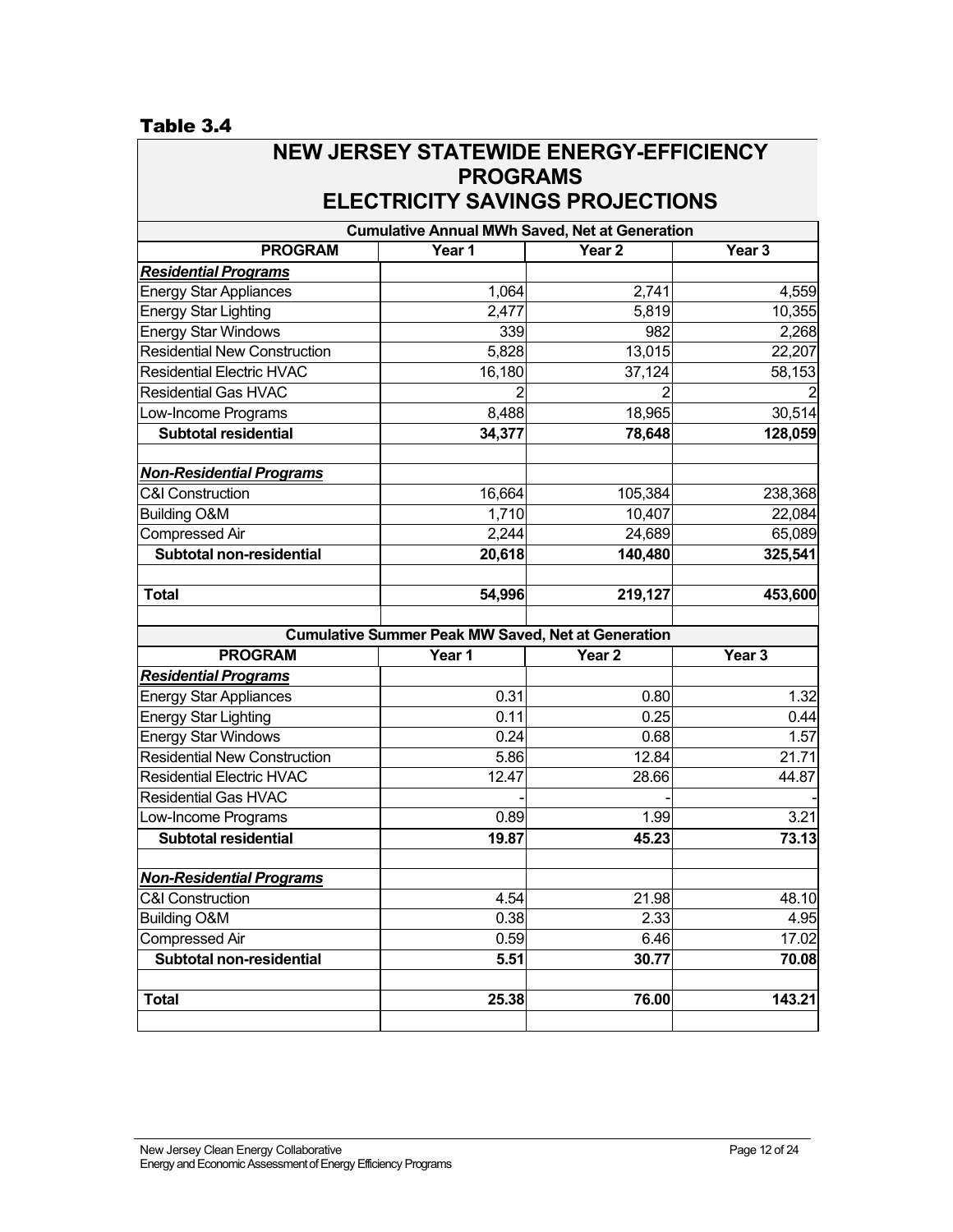#### <span id="page-14-0"></span>B. ECONOMIC IMPACTS

| NEW JERSEY STATEWIDE ENERGY-EFFICIENCY PROGRAMS                                                  |                   |                                      |                     |                     |  |  |  |  |  |  |  |  |
|--------------------------------------------------------------------------------------------------|-------------------|--------------------------------------|---------------------|---------------------|--|--|--|--|--|--|--|--|
| <b>ECONOMIC IMPACTS</b>                                                                          |                   |                                      |                     |                     |  |  |  |  |  |  |  |  |
| <b>Total Resource Benefits and Costs, with Externalities</b>                                     |                   |                                      |                     |                     |  |  |  |  |  |  |  |  |
|                                                                                                  |                   | <b>Present Worth in 2001 Dollars</b> |                     |                     |  |  |  |  |  |  |  |  |
| <b>PROGRAM</b>                                                                                   | <b>Benefits</b>   | Costs                                | <b>Net Benefits</b> | <b>Benefit/Cost</b> |  |  |  |  |  |  |  |  |
| <b>Residential Programs</b>                                                                      |                   |                                      |                     |                     |  |  |  |  |  |  |  |  |
| <b>Energy Star Appliances</b>                                                                    | \$<br>22,206,392  | $\mathbb{S}$<br>11,214,694           | \$<br>10,991,697    | 1.98                |  |  |  |  |  |  |  |  |
| <b>Energy Star Lighting</b>                                                                      | 11,340,002        | 6,164,839                            | 5,175,163           | 1.84                |  |  |  |  |  |  |  |  |
| <b>Energy Star Windows</b>                                                                       | 25,415,214        | 16,261,432                           | 9,153,781           | 1.56                |  |  |  |  |  |  |  |  |
| <b>Residential New Construction</b>                                                              | 258,795,154       | 163,200,956                          | 95,594,198          | 1.59                |  |  |  |  |  |  |  |  |
| <b>Residential Electric HVAC</b>                                                                 | 291,535,732       | 167,233,471                          | 124,302,262         | 1.74                |  |  |  |  |  |  |  |  |
| <b>Residential Gas HVAC</b>                                                                      | 101,772,228       | 69,855,625                           | 31,916,602          | 1.46                |  |  |  |  |  |  |  |  |
| Low-Income Programs                                                                              | 55,692,261        | 71,844,435                           | (16, 152, 174)      | 0.78                |  |  |  |  |  |  |  |  |
| <b>Subtotal residential</b>                                                                      | \$<br>766,756,981 | \$<br>505,775,452                    | 260,981,529<br>\$   | 1.52                |  |  |  |  |  |  |  |  |
| <b>Non-Residential Programs</b>                                                                  |                   |                                      |                     |                     |  |  |  |  |  |  |  |  |
| <b>C&amp;I Construction</b>                                                                      | \$1,039,760,460   | $\mathbb{S}$<br>524, 161, 477        | \$<br>515,598,982   | 1.98                |  |  |  |  |  |  |  |  |
| <b>Building O&amp;M</b>                                                                          | 28,949,849        | 9,449,655                            | 19,500,194          | 3.06                |  |  |  |  |  |  |  |  |
| Compressed Air                                                                                   | 61,946,926        | 14,817,783                           | 47,129,143          | 4.18                |  |  |  |  |  |  |  |  |
| Subtotal non-residential                                                                         | \$1,130,657,234   | \$<br>548,428,915                    | 582,228,320<br>\$   | 2.06                |  |  |  |  |  |  |  |  |
| <b>Total</b>                                                                                     | \$1,897,414,216   | \$1,054,204,367                      | 843,209,849<br>\$   | 1.80                |  |  |  |  |  |  |  |  |
| Benefits include the value of electric, fossil fuel, and water savings                           |                   |                                      |                     |                     |  |  |  |  |  |  |  |  |
| Costs include program expenditures plus customer contribution toward efficiency technology costs |                   |                                      |                     |                     |  |  |  |  |  |  |  |  |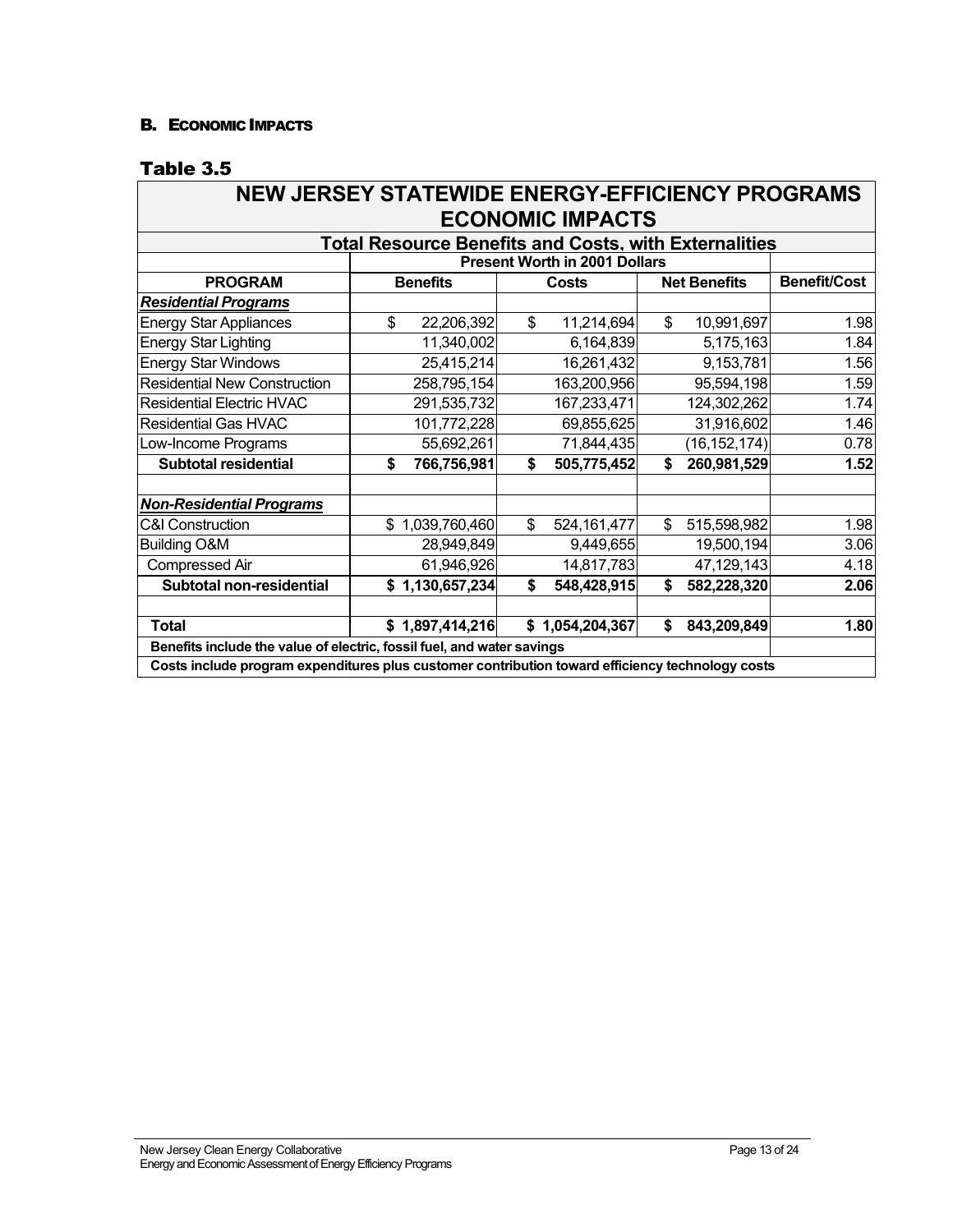| <b>Electric Utility Impacts</b>                                                           |                 |                 |              |             |                     |                |                              |  |  |  |
|-------------------------------------------------------------------------------------------|-----------------|-----------------|--------------|-------------|---------------------|----------------|------------------------------|--|--|--|
| <b>Present Worth to 2001 Dollars</b>                                                      |                 |                 |              |             |                     |                |                              |  |  |  |
| <b>PROGRAM</b>                                                                            | <b>Benefits</b> |                 | <b>Costs</b> |             | <b>Net Benefits</b> |                | <b>Benefit/Cost</b><br>Ratio |  |  |  |
| <b>Residential Programs</b>                                                               |                 |                 |              |             |                     |                |                              |  |  |  |
| <b>Energy Star Appliances</b>                                                             | \$              | 5,237,165       | \$           | 3,185,612   | \$                  | 2,051,553      | 1.64                         |  |  |  |
| <b>Energy Star Lighting</b>                                                               |                 | 7,198,185       |              | 7,371,686   |                     | (173, 500)     | 0.98                         |  |  |  |
| <b>Energy Star Windows</b>                                                                |                 | 5,570,600       |              | 3,037,070   |                     | 2,533,530      | 1.83                         |  |  |  |
| <b>Residential New Construction</b>                                                       |                 | 122,216,819     |              | 82,311,227  |                     | 39,905,592     | 1.48                         |  |  |  |
| <b>Residential Electric HVAC</b>                                                          |                 | 236,747,342     |              | 104,803,931 |                     | 131,943,411    | 2.26                         |  |  |  |
| <b>Residential Gas HVAC</b>                                                               |                 | 948             |              |             |                     | 948            |                              |  |  |  |
| Low-Income Programs                                                                       |                 | 14,924,733      |              | 60,840,971  |                     | (45, 916, 238) | 0.25                         |  |  |  |
| <b>Subtotal residential</b>                                                               | \$              | 391,895,792     | \$           | 261,550,497 | \$                  | 130,345,296    | 1.50                         |  |  |  |
| <b>Non-Residential Programs</b>                                                           |                 |                 |              |             |                     |                |                              |  |  |  |
| <b>C&amp;I Construction</b>                                                               | \$              | 677,645,379     | \$           | 254,961,962 | \$                  | 422,683,417    | 2.66                         |  |  |  |
| <b>Building O&amp;M</b>                                                                   |                 | 17,590,492      |              | 5,630,649   |                     | 11,959,843     | 3.12                         |  |  |  |
| Compressed Air                                                                            |                 | 44,683,247      |              | 5,826,424   |                     | 38,856,824     | 7.67                         |  |  |  |
| Subtotal non-residential                                                                  | \$              | 739,919,118     | \$           | 266,419,034 | \$                  | 473,500,084    | 2.78                         |  |  |  |
| <b>Total</b>                                                                              |                 | \$1,131,814,910 | \$           | 527,969,531 | \$                  | 603,845,380    | 2.14                         |  |  |  |
| Benefits include value of electricity savings only, without externalities.                |                 |                 |              |             |                     |                |                              |  |  |  |
| Costs include program expenditures only, without customer contributions toward efficiency |                 |                 |              |             |                     |                |                              |  |  |  |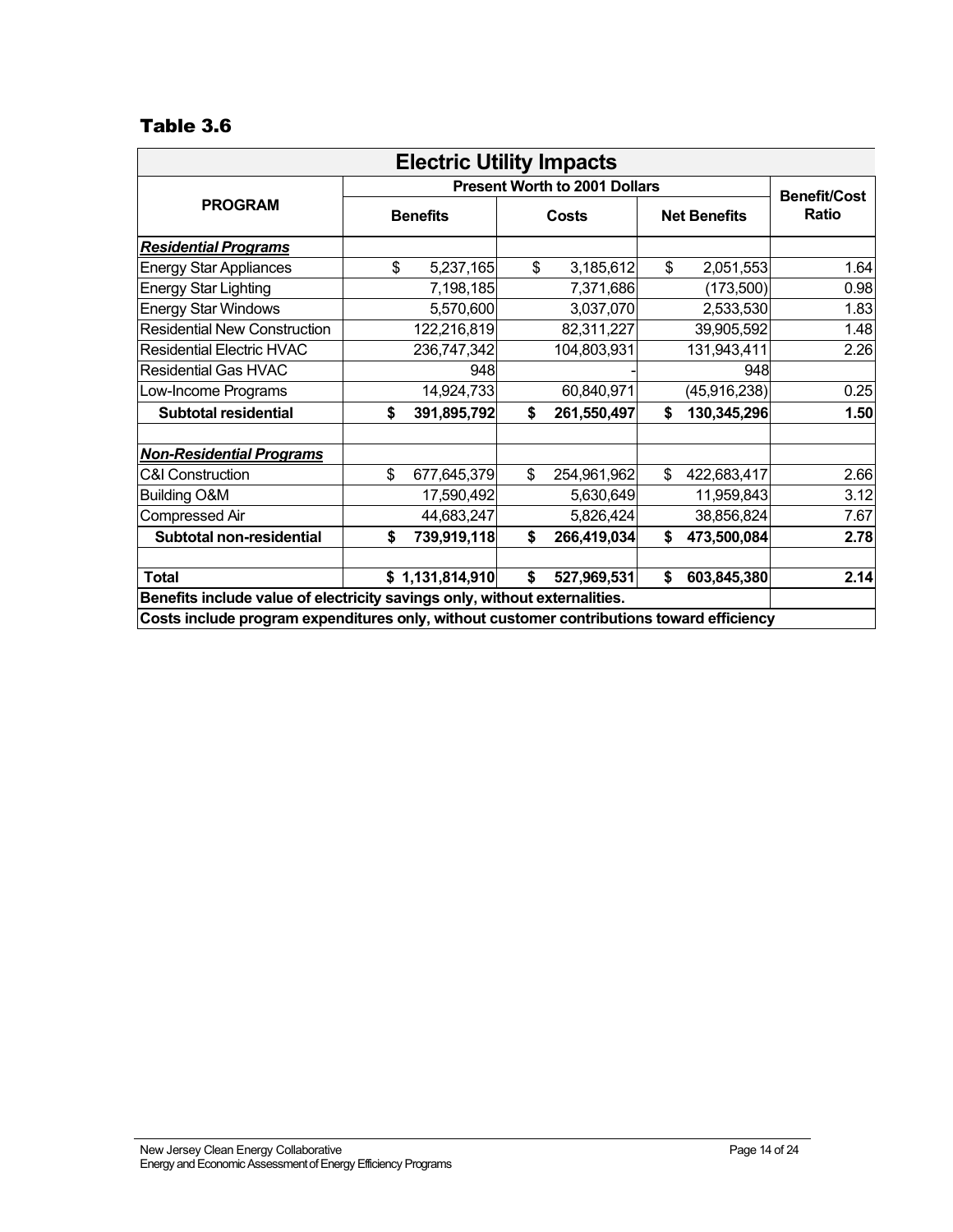| <b>Gas Utility Impacts</b>                                                                                 |                 |             |    |                                      |    |                     |                     |  |  |  |
|------------------------------------------------------------------------------------------------------------|-----------------|-------------|----|--------------------------------------|----|---------------------|---------------------|--|--|--|
|                                                                                                            |                 |             |    | <b>Present Worth to 2001 Dollars</b> |    |                     | <b>Benefit/Cost</b> |  |  |  |
| <b>PROGRAM</b>                                                                                             | <b>Benefits</b> |             |    | <b>Costs</b>                         |    | <b>Net Benefits</b> | <b>Ratio</b>        |  |  |  |
| <b>Residential Programs</b>                                                                                |                 |             |    |                                      |    |                     |                     |  |  |  |
| <b>Energy Star Appliances</b>                                                                              | \$              | 1,454,207   |    | \$                                   | \$ | 1,454,207           |                     |  |  |  |
| <b>Energy Star Lighting</b>                                                                                |                 |             |    |                                      |    |                     |                     |  |  |  |
| <b>Energy Star Windows</b>                                                                                 |                 | 8,705,413   |    | 1,335,995                            |    | 7,369,418           | 6.52                |  |  |  |
| <b>Residential New Construction</b>                                                                        |                 | 83,560,151  |    | 45,300,792                           |    | 38,259,359          | 1.84                |  |  |  |
| <b>Residential Electric HVAC</b>                                                                           |                 | 4,321       |    |                                      |    | 4,321               |                     |  |  |  |
| <b>Residential Gas HVAC</b>                                                                                |                 | 84,102,888  |    | 33,809,370                           |    | 50,293,519          | 2.49                |  |  |  |
| Low-Income Programs                                                                                        |                 | 26,564,475  |    | 44,261,734                           |    | (17,697,259)        | 0.60                |  |  |  |
| <b>Subtotal residential</b>                                                                                | \$              | 204,391,455 | \$ | 124,707,891                          | \$ | 79,683,564          | 1.64                |  |  |  |
| <b>Non-Residential Programs</b>                                                                            |                 |             |    |                                      |    |                     |                     |  |  |  |
| <b>C&amp;I Construction</b>                                                                                | \$              | 74,041,321  | \$ | 69,509,274                           | \$ | 4,532,047           | 1.07                |  |  |  |
| Building O&M                                                                                               |                 | 3,084,083   |    | 404,149                              |    | 2,679,934           | 7.63                |  |  |  |
| <b>Compressed Air</b>                                                                                      |                 |             |    |                                      |    |                     |                     |  |  |  |
| Subtotal non-residential                                                                                   | \$              | 77,125,404  | \$ | 69,913,423                           | \$ | 7,211,981           | 1.10                |  |  |  |
| <b>Total</b>                                                                                               | \$              | 281,516,859 | \$ | 194,621,315                          | \$ | 86,895,545          | 1.45                |  |  |  |
| Benefits include value of gas savings only, without externalities.                                         |                 |             |    |                                      |    |                     |                     |  |  |  |
| Costs include program expenditures only, without customer contributions toward efficiency<br>technologies. |                 |             |    |                                      |    |                     |                     |  |  |  |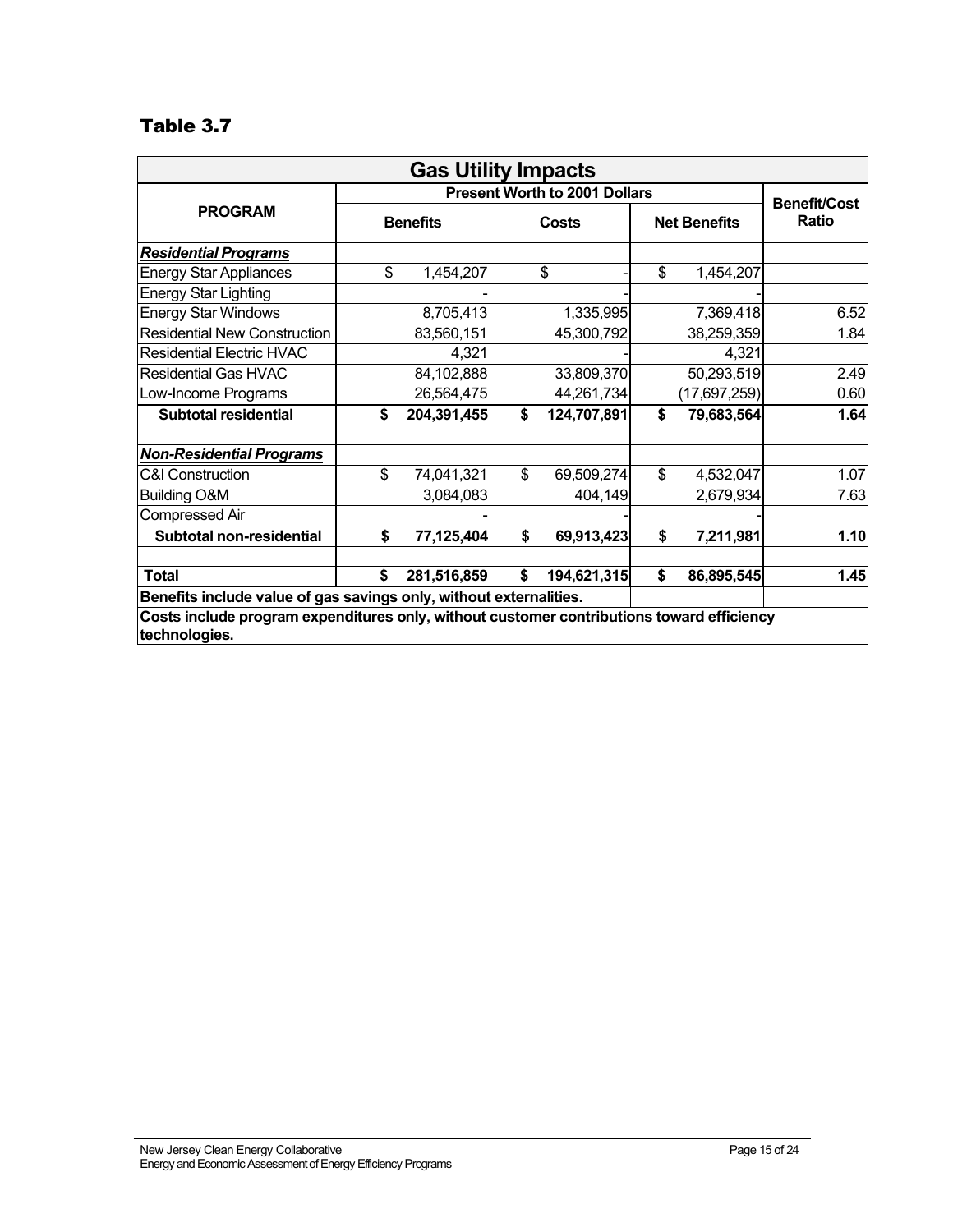| <b>Combined Electric &amp; Gas Utility Impacts</b>                                        |                                                                                                                                                 |             |       |                                      |                     |                |                     |  |  |  |  |
|-------------------------------------------------------------------------------------------|-------------------------------------------------------------------------------------------------------------------------------------------------|-------------|-------|--------------------------------------|---------------------|----------------|---------------------|--|--|--|--|
| <b>PROGRAM</b>                                                                            |                                                                                                                                                 |             |       | <b>Present Worth to 2001 Dollars</b> |                     |                | <b>Benefit/Cost</b> |  |  |  |  |
|                                                                                           | <b>Benefits</b>                                                                                                                                 |             | Costs |                                      | <b>Net Benefits</b> |                | Ratio               |  |  |  |  |
| <b>Residential Programs</b>                                                               |                                                                                                                                                 |             |       |                                      |                     |                |                     |  |  |  |  |
| <b>Energy Star Appliances</b>                                                             | \$                                                                                                                                              | 6,691,372   | \$    | 3,185,612                            | \$                  | 3,505,759      | 2.10                |  |  |  |  |
| <b>Energy Star Lighting</b>                                                               |                                                                                                                                                 | 7,198,185   |       | 7,371,686                            |                     | (173,500)      | 0.98                |  |  |  |  |
| <b>Energy Star Windows</b>                                                                |                                                                                                                                                 | 14,276,012  |       | 4,373,065                            |                     | 9,902,948      | 3.26                |  |  |  |  |
| <b>Residential New Construction</b>                                                       |                                                                                                                                                 | 205,776,971 |       | 127,612,020                          |                     | 78,164,951     | 1.61                |  |  |  |  |
| <b>Residential Electric HVAC</b>                                                          |                                                                                                                                                 | 236,751,663 |       | 104,803,931                          |                     | 131,947,732    | 2.26                |  |  |  |  |
| <b>Residential Gas HVAC</b>                                                               |                                                                                                                                                 | 84,103,836  |       | 33,809,370                           |                     | 50,294,466     | 2.49                |  |  |  |  |
| Low-Income Programs                                                                       |                                                                                                                                                 | 41,489,208  |       | 105,102,705                          |                     | (63, 613, 497) | 0.39                |  |  |  |  |
| <b>Subtotal residential</b>                                                               | \$                                                                                                                                              | 596,287,248 | \$    | 386,258,388                          | \$                  | 210,028,859    | 1.54                |  |  |  |  |
| <b>Non-Residential Programs</b>                                                           |                                                                                                                                                 |             |       |                                      |                     |                |                     |  |  |  |  |
| <b>C&amp;I Construction</b>                                                               | \$                                                                                                                                              | 751,686,700 | \$    | 324,471,236                          | \$                  | 427,215,464    | 2.32                |  |  |  |  |
| <b>Building O&amp;M</b>                                                                   |                                                                                                                                                 | 20,674,575  |       | 6,034,798                            |                     | 14,639,777     | 3.43                |  |  |  |  |
| Compressed Air                                                                            |                                                                                                                                                 | 44,683,247  |       | 5,826,424                            |                     | 38,856,824     | 7.67                |  |  |  |  |
| Subtotal non-residential                                                                  | \$                                                                                                                                              | 817,044,522 | \$    | 336, 332, 457                        | \$                  | 480,712,065    | 2.43                |  |  |  |  |
| <b>Total</b>                                                                              | \$<br>1.96<br>\$1,413,331,770<br>722,590,845<br>\$<br>690,740,924<br>Benefits include value of electricity savings only, without externalities. |             |       |                                      |                     |                |                     |  |  |  |  |
| Costs include program expenditures only, without customer contributions toward efficiency |                                                                                                                                                 |             |       |                                      |                     |                |                     |  |  |  |  |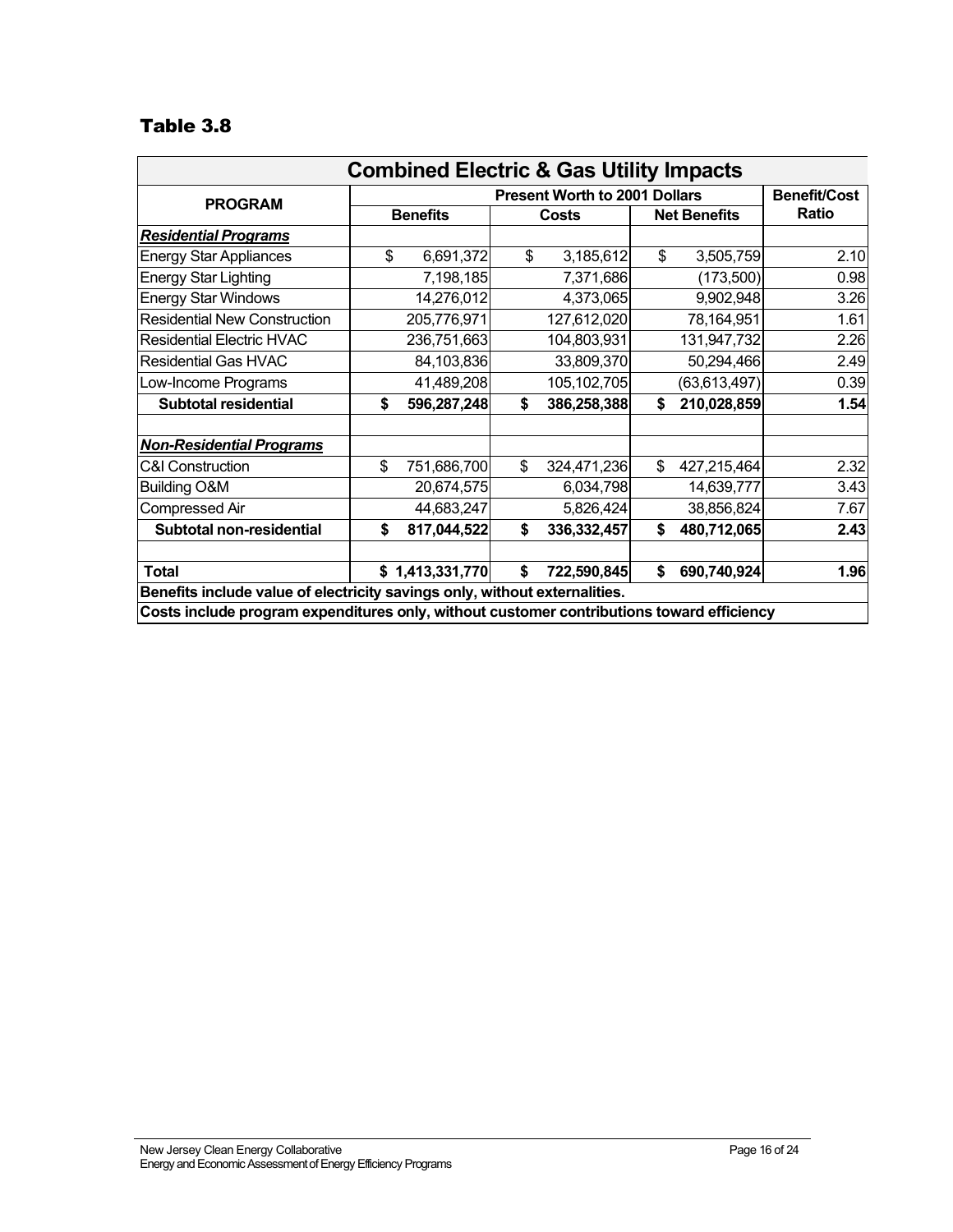| NEW JERSET STATEWIDE ENERGT-EFFICIENCT PROGRAMS<br><b>ECONOMIC IMPACTS</b>                 |    |                 |    |                 |    |                     |       |  |  |  |  |  |
|--------------------------------------------------------------------------------------------|----|-----------------|----|-----------------|----|---------------------|-------|--|--|--|--|--|
| <b>Total Resource Benefits and Costs, without Externalities</b>                            |    |                 |    |                 |    |                     |       |  |  |  |  |  |
| <b>Present Worth in 2001 Dollars</b><br><b>Benefit/Cost</b><br><b>PROGRAM</b>              |    |                 |    |                 |    |                     |       |  |  |  |  |  |
|                                                                                            |    | <b>Benefits</b> |    | Costs           |    | <b>Net Benefits</b> | Ratio |  |  |  |  |  |
| <b>Residential Programs</b>                                                                |    |                 |    |                 |    |                     |       |  |  |  |  |  |
| <b>Energy Star Appliances</b>                                                              | \$ | 19,777,574      | \$ | 11,214,694      | \$ | 8,562,880           | 1.76  |  |  |  |  |  |
| <b>Energy Star Lighting</b>                                                                |    | 7,198,185       |    | 6,164,839       |    | 1,033,347           | 1.17  |  |  |  |  |  |
| <b>Energy Star Windows</b>                                                                 |    | 20,597,137      |    | 16,261,432      |    | 4,335,705           | 1.27  |  |  |  |  |  |
| <b>Residential New Construction</b>                                                        |    | 215,378,851     |    | 163,200,956     |    | 52,177,895          | 1.32  |  |  |  |  |  |
| <b>Residential Electric HVAC</b>                                                           |    | 236,751,663     |    | 167,233,471     |    | 69,518,193          | 1.42  |  |  |  |  |  |
| <b>Residential Gas HVAC</b>                                                                |    | 84,103,836      |    | 69,855,625      |    | 14,248,211          | 1.20  |  |  |  |  |  |
| Low-Income Programs                                                                        |    | 41,489,208      |    | 71,844,435      |    | (30, 355, 227)      | 0.58  |  |  |  |  |  |
| <b>Subtotal residential</b>                                                                | \$ | 625,296,455     | \$ | 505,775,452     | \$ | 119,521,003         | 1.24  |  |  |  |  |  |
| <b>Non-Residential Programs</b>                                                            |    |                 |    |                 |    |                     |       |  |  |  |  |  |
| <b>C&amp;I Construction</b>                                                                | \$ | 751,686,700     | \$ | 501,175,733     | \$ | 250,510,967         | 1.50  |  |  |  |  |  |
| <b>Building O&amp;M</b>                                                                    |    | 20,674,575      |    | 9,449,655       |    | 11,224,920          | 2.19  |  |  |  |  |  |
| Compressed Air                                                                             |    | 44,683,247      |    | 14,817,783      |    | 29,865,465          | 3.02  |  |  |  |  |  |
| Subtotal non-residential                                                                   | \$ | 817,044,522     | \$ | 525,443,170     | \$ | 291,601,352         | 1.55  |  |  |  |  |  |
| <b>Total</b>                                                                               |    | \$1,442,340,977 |    | \$1,031,218,623 | \$ | 411,122,354         | 1.40  |  |  |  |  |  |
| Benefits include the value of electric, fossil fuel, and water savings                     |    |                 |    |                 |    |                     |       |  |  |  |  |  |
| Costs include program expenditures plus customer contribution toward efficiency technology |    |                 |    |                 |    |                     |       |  |  |  |  |  |

# **NEW JERSEY STATEWIDE ENERGY-EFFICIENCY PROGRAMS**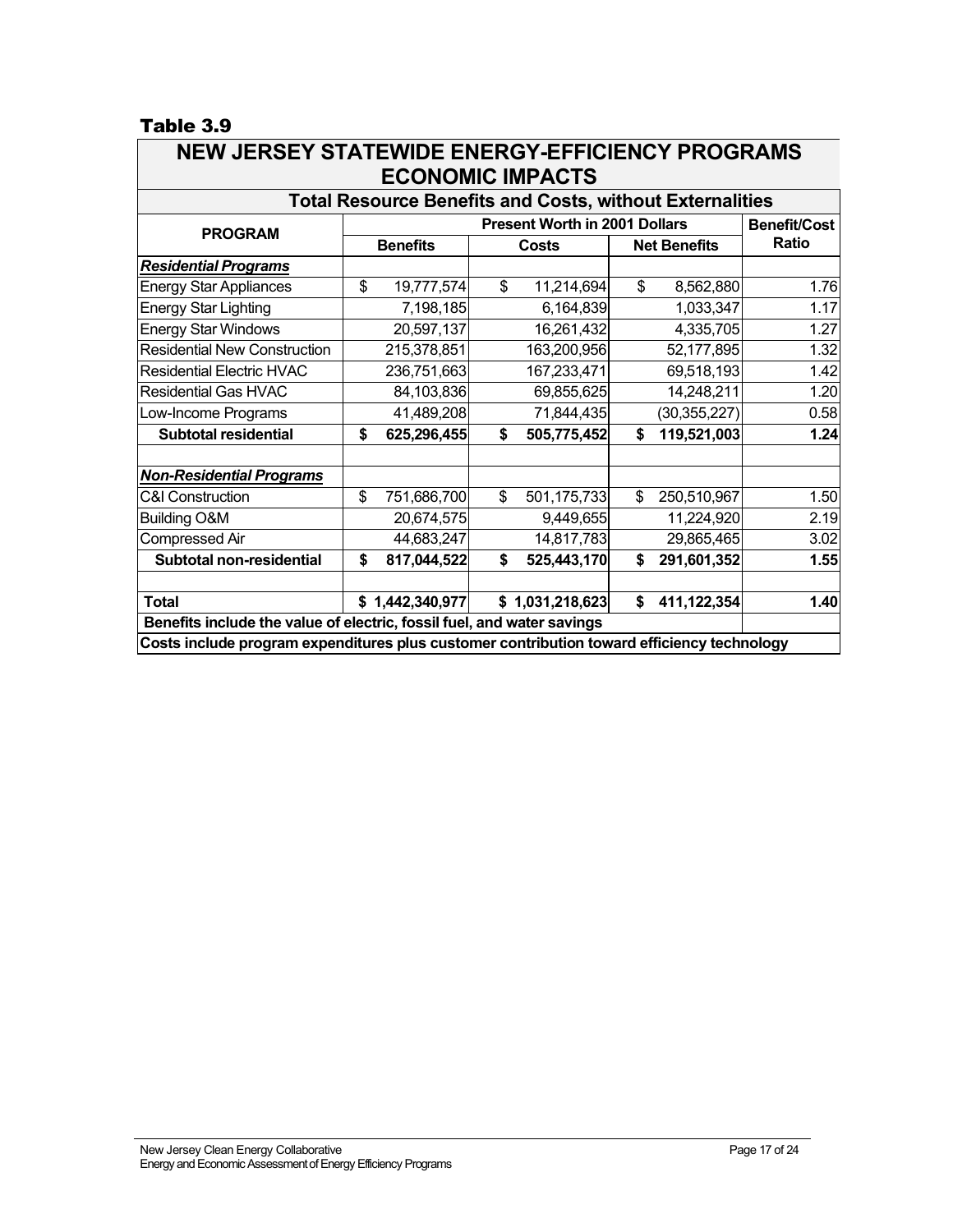|      |                   |          | <b>Electricity</b>                               |                      |                 |                  | Gas                  | <b>Fuel Oil</b>    |                      |              |
|------|-------------------|----------|--------------------------------------------------|----------------------|-----------------|------------------|----------------------|--------------------|----------------------|--------------|
|      | <b>Generation</b> |          | <b>Transmission &amp;</b><br><b>Distribution</b> | <b>Externalities</b> | Commodity       | <b>Transport</b> | <b>Externalities</b> | <b>Residential</b> | <b>Externalities</b> |              |
|      | <b>Energy</b>     | Capacity | Capacity                                         | <b>Energy</b>        |                 |                  |                      |                    |                      |              |
| Year | cents/kWh         | \$/kW-yr | \$/kW-yr                                         | cents/kWh            | <b>\$/MMBTU</b> | <b>\$/MMBTU</b>  | <b>\$/MMBTU</b>      | \$/MMBTU           | <b>\$/MMBTU</b>      | Water \$/gal |
| 2000 | 3.06              | 35.57    | 24.73                                            | 2.00                 | 2.30            | 1.42             | 0.95                 | 6.81               | 1.51                 | 0.0075       |
| 2001 | 2.98              | 37.69    | 23.12                                            | 2.00                 | 2.32            | 1.42             | 0.95                 | 6.80               | 1.51                 | 0.0075       |
| 2002 | 3.00              | 39.43    | 23.29                                            | 2.00                 | 2.33            | 1.42             | 0.95                 | 6.79               | 1.51                 | 0.0075       |
| 2003 | 3.05              | 37.40    | 23.46                                            | 2.00                 | 2.38            | 1.42             | 0.95                 | 6.78               | 1.51                 | 0.0075       |
| 2004 | 3.09              | 32.75    | 23.61                                            | 2.00                 | 2.40            | 1.42             | 0.95                 | 6.76               | 1.51                 | 0.0075       |
| 2005 | 3.15              | 27.68    | 23.76                                            | 2.00                 | 2.43            | 1.42             | 0.95                 | 6.74               | 1.51                 | 0.0075       |
| 2006 | 3.22              | 23.06    | 23.93                                            | 2.00                 | 2.46            | 1.42             | 0.95                 | 6.73               | 1.51                 | 0.0075       |
| 2007 | 3.27              | 20.44    | 24.07                                            | 2.00                 | 2.48            | 1.42             | 0.95                 | 6.72               | 1.51                 | 0.0075       |
| 2008 | 3.28              | 17.62    | 24.21                                            | 2.00                 | 2.49            | 1.42             | 0.95                 | 6.71               | 1.51                 | 0.0075       |
| 2009 | 3.34              | 14.22    | 24.36                                            | 2.00                 | 2.51            | 1.42             | 0.95                 | 6.69               | 1.51                 | 0.0075       |
| 2010 | 3.42              | 14.65    | 24.49                                            | 2.00                 | 2.50            | 1.42             | 0.95                 | 6.68               | 1.51                 | 0.0075       |
| 2011 | 3.50              | 16.04    | 24.63                                            | 2.00                 | 2.52            | 1.42             | 0.95                 | 6.66               | 1.51                 | 0.0075       |
| 2012 | 3.44              | 25.02    | 24.76                                            | 2.00                 | 2.54            | 1.42             | 0.95                 | 6.65               | 1.51                 | 0.0075       |
| 2013 | 3.47              | 30.16    | 24.89                                            | 2.00                 | 2.55            | 1.42             | 0.95                 | 6.64               | 1.51                 | 0.0075       |
| 2014 | 3.30              | 30.80    | 25.02                                            | 2.00                 | 2.62            | 1.42             | 0.95                 | 6.63               | 1.51                 | 0.0075       |
| 2015 | 3.35              | 30.83    | 25.14                                            | 2.00                 | 2.67            | 1.42             | 0.95                 | 6.62               | 1.51                 | 0.0075       |
| 2016 | 3.51              | 21.56    | 25.25                                            | 2.00                 | 2.69            | 1.42             | 0.95                 | 6.60               | 1.51                 | 0.0075       |

# **Table 3.10 New Jersey Clean Energy Collaborative – Projected Avoided Resource Costs** 2000 dollars, before losses

**Delivery Losses** Elect. 11% Gas 0%

**Real Discount Rate** 5.24%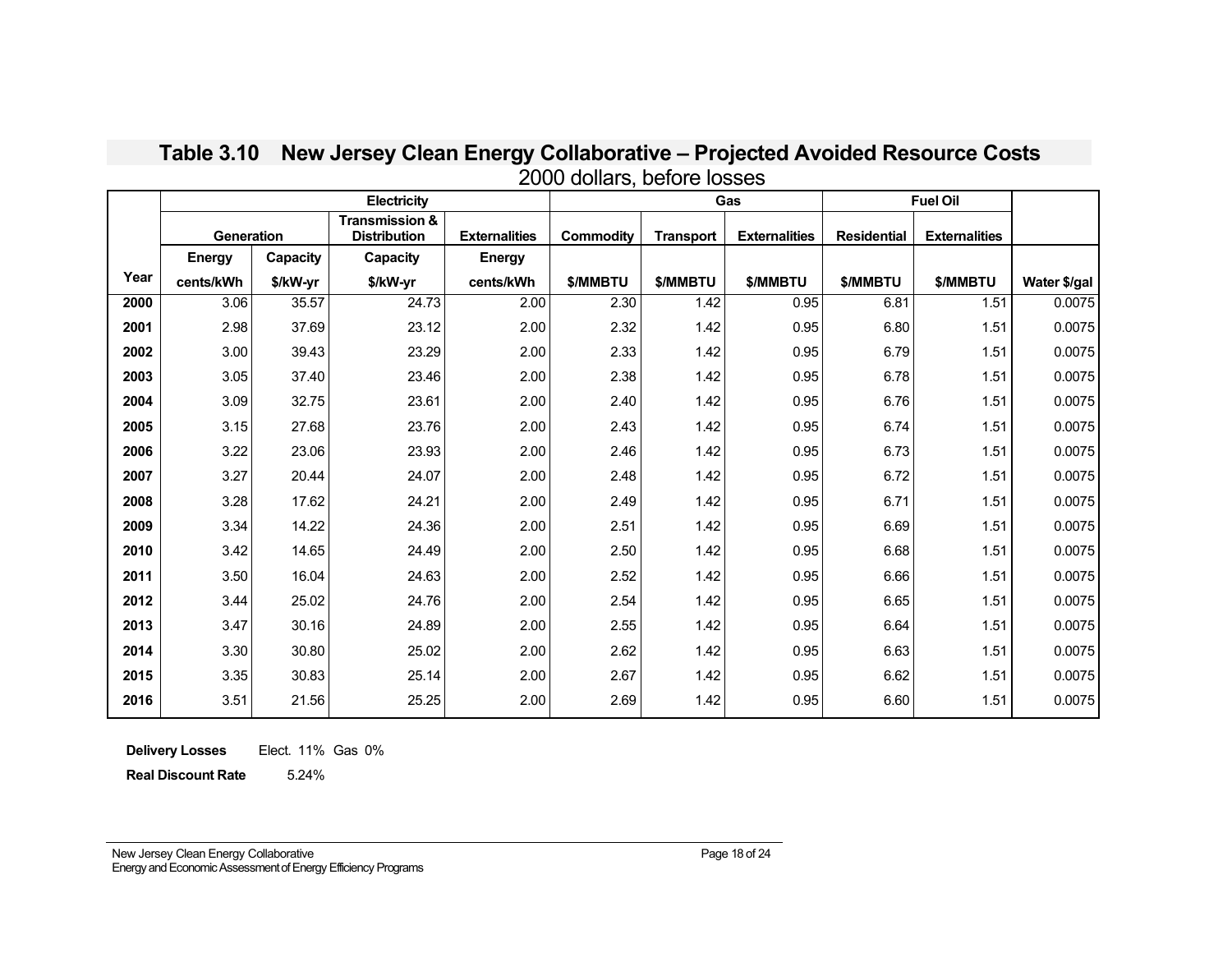| <b>NEW JERSEY STATEWIDE ENERGY-EFFICIENCY PROGRAMS</b> |                                       |                   |                   |                   |  |  |  |  |  |  |  |  |  |
|--------------------------------------------------------|---------------------------------------|-------------------|-------------------|-------------------|--|--|--|--|--|--|--|--|--|
|                                                        | <b>Projected Program Expenditures</b> |                   |                   |                   |  |  |  |  |  |  |  |  |  |
|                                                        |                                       |                   |                   |                   |  |  |  |  |  |  |  |  |  |
| <b>Electric Utilities</b>                              |                                       |                   |                   |                   |  |  |  |  |  |  |  |  |  |
| <b>PROGRAM</b>                                         | Year 1                                | Year <sub>2</sub> | Year <sub>3</sub> | <b>Total</b>      |  |  |  |  |  |  |  |  |  |
| <b>Residential Programs</b>                            |                                       |                   |                   |                   |  |  |  |  |  |  |  |  |  |
| <b>Energy Star Appliances</b>                          | \$<br>1,210,000                       | \$<br>1,110,000   | \$<br>1,020,000   | 3,340,000<br>\$   |  |  |  |  |  |  |  |  |  |
| <b>Energy Star Lighting</b>                            | 1,590,229                             | 1,989,863         | 2,081,330         | 5,661,421         |  |  |  |  |  |  |  |  |  |
| <b>Energy Star Windows</b>                             | 690,000                               | 659,200           | 652,320           | 2,001,520         |  |  |  |  |  |  |  |  |  |
| <b>Residential New Construction</b>                    | 9,938,400                             | 11,425,872        | 12,954,870        | 34,319,142        |  |  |  |  |  |  |  |  |  |
| <b>Residential Electric HVAC</b>                       | 11,782,701                            | 14,586,152        | 12,162,306        | 38,531,159        |  |  |  |  |  |  |  |  |  |
| <b>Residential Gas HVAC</b>                            |                                       |                   |                   |                   |  |  |  |  |  |  |  |  |  |
| <b>Residential Retrofit</b>                            | 822,000                               | 447,552           | 418,534           | 1688,086          |  |  |  |  |  |  |  |  |  |
| Low-Income Program                                     | 9,071,502                             | 10,097,082        | 10,581,602        | 29,750,186        |  |  |  |  |  |  |  |  |  |
| <b>Subtotal residential</b>                            | 35,104,831<br>\$                      | \$<br>40,315,721  | \$<br>39,870,961  | 115,291,514<br>\$ |  |  |  |  |  |  |  |  |  |
| <b>Non-Residential Programs</b>                        |                                       |                   |                   |                   |  |  |  |  |  |  |  |  |  |
| <b>C&amp;I Construction</b>                            | 11,025,617<br>\$                      | 25,637,175<br>\$  | \$<br>38,404,234  | \$<br>75,067,025  |  |  |  |  |  |  |  |  |  |
| <b>Building O&amp;M</b>                                | 924,000                               | 593,000           | 700,000           | 2,217,000         |  |  |  |  |  |  |  |  |  |
| Compressed Air                                         | 445,000                               | 1,121,861         | 1,488,350         | 3,055,211         |  |  |  |  |  |  |  |  |  |
| Subtotal non-residential                               | 12,394,617<br>\$                      | 27,352,036<br>\$  | 40,592,584<br>\$  | \$<br>80,339,236  |  |  |  |  |  |  |  |  |  |
| <b>Total</b>                                           | \$47,499,448                          | 67,667,757        | \$<br>80,463,545  | \$<br>195,630,750 |  |  |  |  |  |  |  |  |  |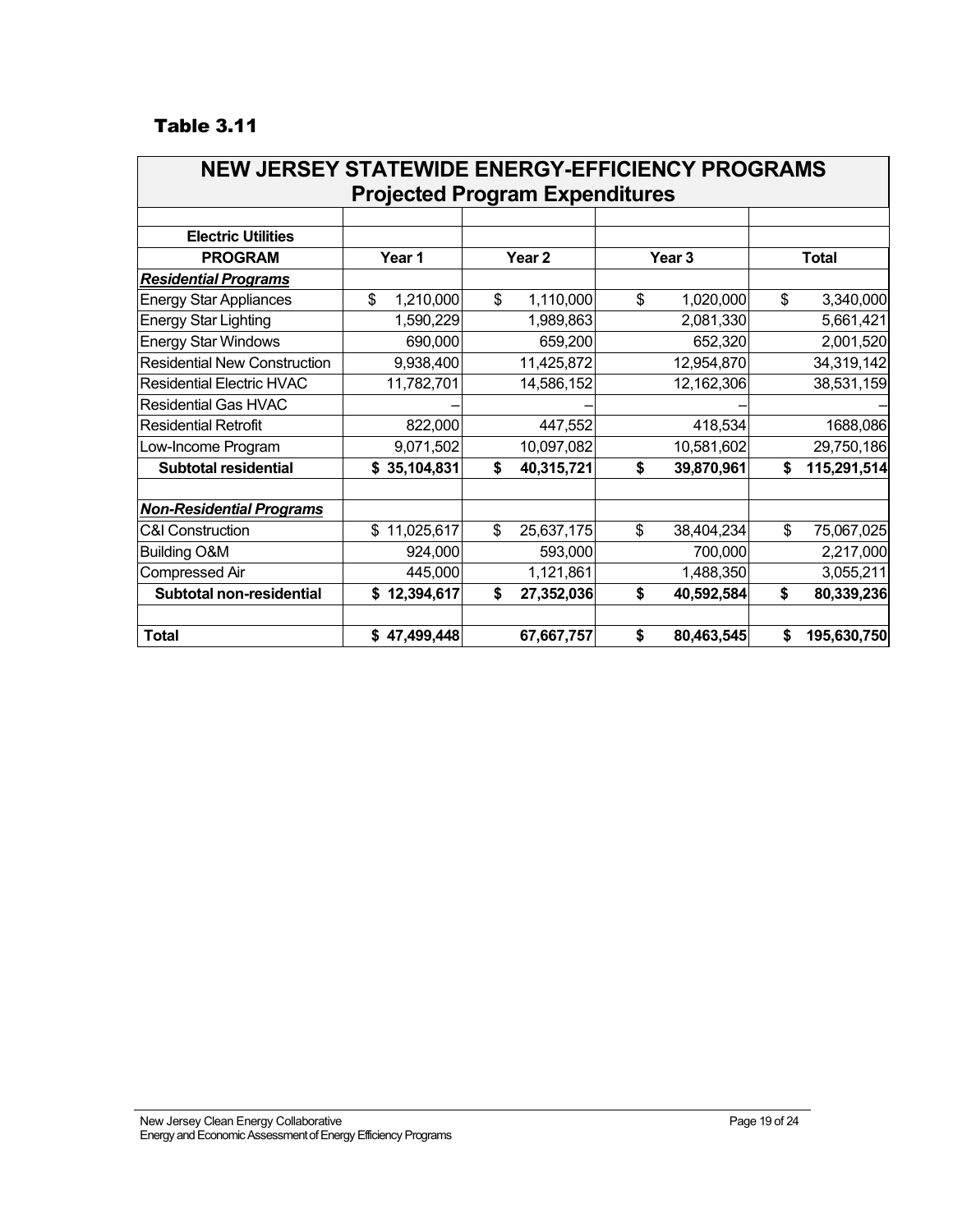| <b>NEW JERSEY STATEWIDE ENERGY-EFFICIENCY PROGRAMS</b> |        |            |                                       |    |            |    |              |  |
|--------------------------------------------------------|--------|------------|---------------------------------------|----|------------|----|--------------|--|
|                                                        |        |            | <b>Projected Program Expenditures</b> |    |            |    |              |  |
| <b>Gas Utilities</b>                                   |        |            |                                       |    |            |    |              |  |
| <b>PROGRAM</b>                                         | Year 1 |            | Year <sub>2</sub>                     |    | Year 3     |    | <b>Total</b> |  |
| <b>Residential Programs</b>                            |        |            |                                       |    |            |    |              |  |
| <b>Energy Star Appliances</b>                          | \$     |            | \$                                    | \$ |            | \$ |              |  |
| <b>Energy Star Lighting</b>                            |        |            |                                       |    |            |    |              |  |
| <b>Energy Star Windows</b>                             |        | 319,000    | 287,000                               |    | 287,000    |    | 893,000      |  |
| <b>Residential New Construction</b>                    |        | 5,055,146  | 6,557,239                             |    | 7,493,320  |    | 19,105,704   |  |
| <b>Residential Electric HVAC</b>                       |        |            |                                       |    |            |    |              |  |
| <b>Residential Gas HVAC</b>                            |        | 5.543.096  | 4.986.974                             |    | 3.389.666  |    | 13,919,735   |  |
| <b>Residential Retrofit</b>                            |        | 651,000    | 354,448                               |    | 331,466    |    | 1,336,914    |  |
| Low-Income Program                                     |        | 6,152,508  | 6,818,704                             |    | 7,091,450  |    | 20,062,662   |  |
| <b>Subtotal residential</b>                            | \$     | 17,720,749 | \$<br>19,004,365                      | \$ | 18,592,902 | \$ | 55,318,016   |  |
| <b>Non-Residential Programs</b>                        |        |            |                                       |    |            |    |              |  |
| <b>C&amp;I Construction</b>                            | \$     | 2,231,534  | \$<br>6,117,410                       | \$ | 9.360.541  | \$ | 17,709,484   |  |
| <b>Building O&amp;M</b>                                |        | 60,000     | 60,000                                |    | 60,000     |    | 180,000      |  |
| Compressed Air                                         |        |            |                                       |    |            |    |              |  |
| Subtotal non-residential                               | \$     | 2,291,534  | \$<br>6,177,410                       | \$ | 9,420,541  | \$ | 17,889,484   |  |
| <b>Total</b>                                           | \$     | 20,012,283 | \$<br>25, 181, 775                    | \$ | 28,013,442 | \$ | 73,207,500   |  |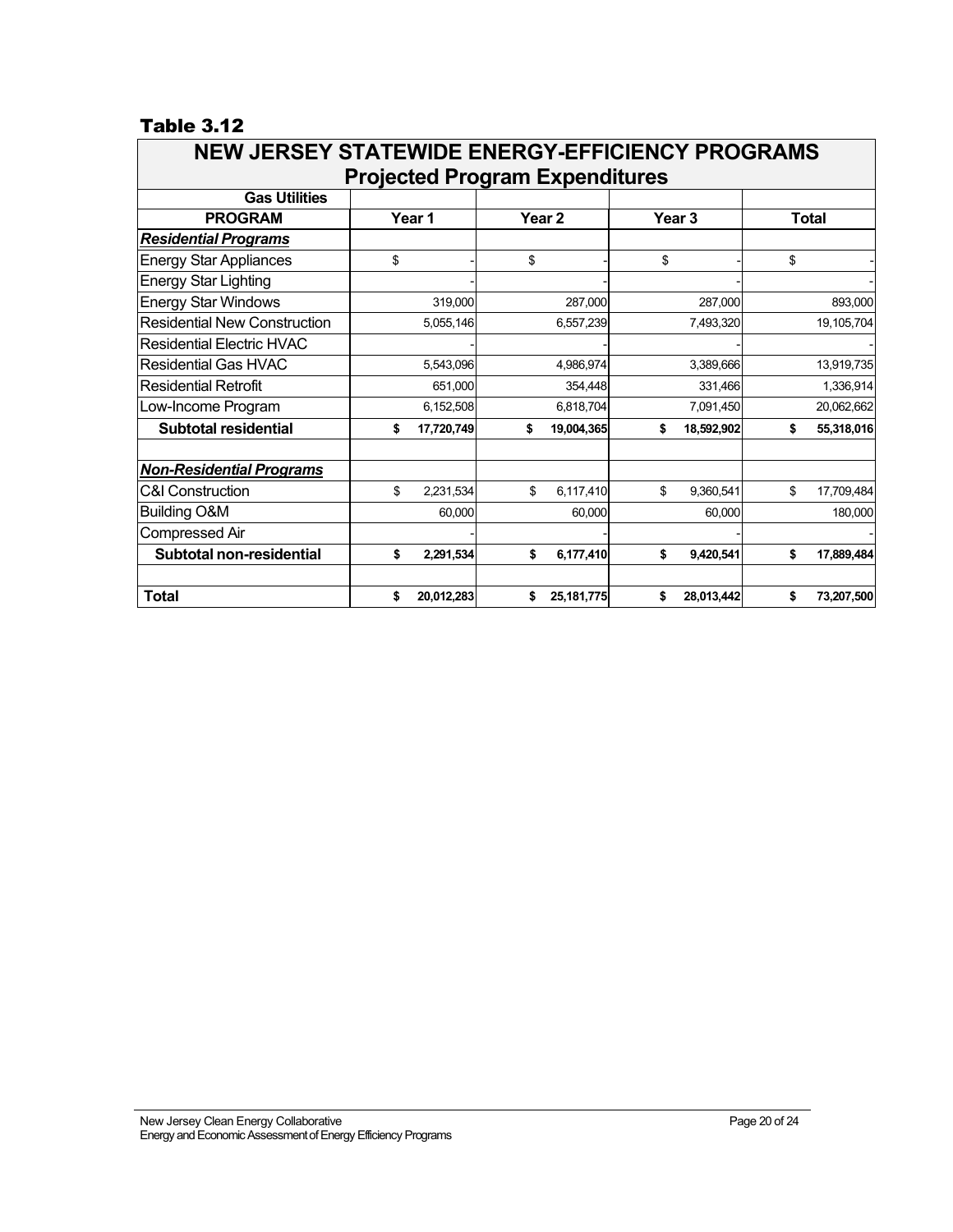#### $Table 3.13\n**DDOD**$  $\sqrt{2}$

| PROPOSED NEW JERSET STATEWIDE ENERGT-EFFIGIENGT<br><b>PROGRAMS</b> |        |            |                   |            |                   |             |              |             |
|--------------------------------------------------------------------|--------|------------|-------------------|------------|-------------------|-------------|--------------|-------------|
| <b>Program Budgets</b>                                             |        |            |                   |            |                   |             |              |             |
| <b>Total Electric &amp; Gas Utilities</b>                          |        |            |                   |            |                   |             |              |             |
| <b>PROGRAM</b>                                                     | Year 1 |            | Year <sub>2</sub> |            | Year <sub>3</sub> |             | <b>Total</b> |             |
| <b>Residential Programs</b>                                        |        |            |                   |            |                   |             |              |             |
| <b>Energy Star Appliances</b>                                      | \$     | 1,210,000  | \$                | 1,110,000  | \$                | 1,020,000   | \$           | 3,340,000   |
| <b>Energy Star Lighting</b>                                        |        | 1,590,229  |                   | 1,989,863  |                   | 2,081,330   |              | 5,661,421   |
| <b>Energy Star Windows</b>                                         |        | 1,009,000  |                   | 946,200    |                   | 939,320     |              | 2,894,520   |
| <b>Residential New Construction</b>                                |        | 14,993,545 |                   | 17,983,111 |                   | 20,448,189  |              | 53,424,846  |
| <b>Residential Electric HVAC</b>                                   |        | 11,782,701 |                   | 14,586,152 |                   | 12,162,306  |              | 38,531,159  |
| <b>Residential Gas HVAC</b>                                        |        | 5,543,096  |                   | 4,986,974  |                   | 3,389,666   |              | 13,919,735  |
| <b>Residential Retrofit</b>                                        |        | 1,473,000  |                   | 802,000    |                   | 750,000     |              | 3,025,000   |
| Low-Income Program                                                 |        | 15,224,010 |                   | 16,915,786 |                   | 17,673,052  |              | 49,812,848  |
| <b>Subtotal residential</b>                                        | \$     | 52,825,581 | \$                | 59,320,086 | \$                | 58,463,863  | \$           | 170,609,530 |
| <b>Non-Residential Programs</b>                                    |        |            |                   |            |                   |             |              |             |
| <b>C&amp;I Construction</b>                                        | \$     | 13,257,150 | \$                | 31,754,585 | \$                | 47,764,774  | \$           | 92,776,509  |
| <b>Building O&amp;M</b>                                            |        | 984,000    |                   | 653,000    |                   | 760,000     |              | 2,397,000   |
| <b>Compressed Air</b>                                              |        | 445,000    |                   | 1,121,861  |                   | 1,488,350   |              | 3,055,211   |
| Subtotal non-residential                                           | \$     | 14,686,150 | \$                | 33,529,446 | \$                | 50,013,124  | \$           | 98,228,720  |
| <b>Total</b>                                                       | \$     | 67,511,731 | \$                | 92,849,532 | \$                | 108,476,987 | \$           | 268,838,250 |

# **NEW JEDSEY STATEWINE ENERGY EFFICIENCY**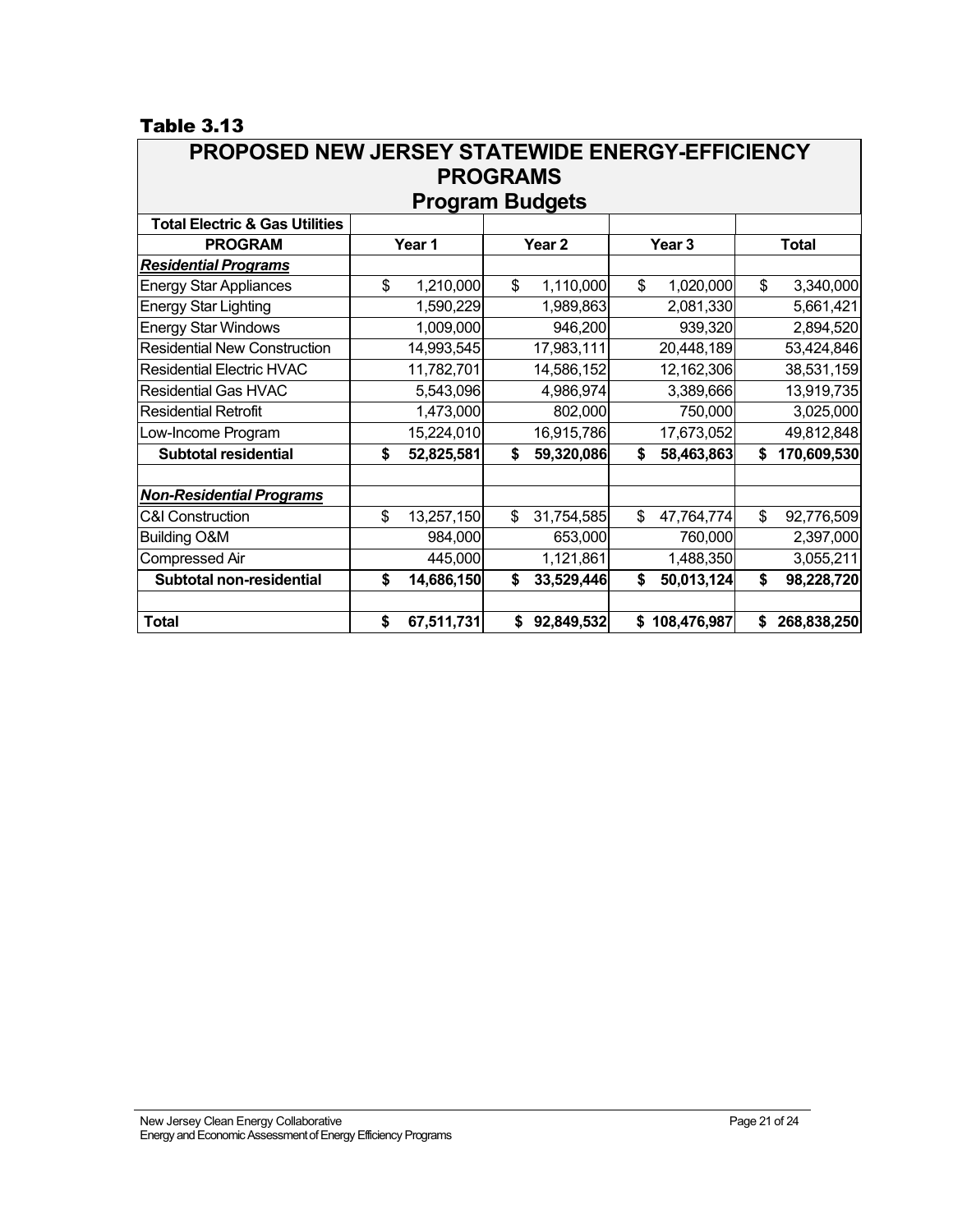#### <span id="page-23-0"></span>C. ENVIRONMENTAL IMPACTS (METRIC TONS)

| <b>NEW JERSEY STATEWIDE ENERGY-EFFICIENCY</b><br><b>PROGRAMS</b> |                                        |                    |                   |  |  |  |  |
|------------------------------------------------------------------|----------------------------------------|--------------------|-------------------|--|--|--|--|
| <b>Environmental Impacts</b>                                     |                                        |                    |                   |  |  |  |  |
|                                                                  | <b>Pollution Reduction After Years</b> |                    |                   |  |  |  |  |
|                                                                  |                                        | 3                  |                   |  |  |  |  |
|                                                                  | <b>Emission</b>                        | <b>Cumulative</b>  |                   |  |  |  |  |
|                                                                  | <b>Factor</b>                          | <b>Annual</b>      |                   |  |  |  |  |
| <b>Pollutant Reduction</b>                                       | (tons/MWh)                             | <b>Tons/Year</b>   | <b>Total Tons</b> |  |  |  |  |
| <b>From Electricity Savings</b>                                  |                                        |                    |                   |  |  |  |  |
| NO <sub>x</sub>                                                  | 0.0018                                 | 814                | <b>NA</b>         |  |  |  |  |
| SO <sub>2</sub>                                                  | 0.0028                                 | 1,300              | <b>NA</b>         |  |  |  |  |
| CO <sub>2</sub>                                                  | 0.5500                                 | 253,504            | 412,320           |  |  |  |  |
| Hg                                                               | 0.000000014                            | 0.00634            | 0.0103            |  |  |  |  |
| <b>From Gas Savings</b>                                          |                                        | (tons/Billion BTU) |                   |  |  |  |  |
| NO <sub>x</sub>                                                  | 0.0475                                 | 67                 | <b>NA</b>         |  |  |  |  |
| SO <sub>x</sub>                                                  | 0.0003                                 | 0.42               | <b>NA</b>         |  |  |  |  |
| CO <sub>2</sub>                                                  | 55.0000                                | 77,113             | 138,694           |  |  |  |  |
| <b>From Electricity and Gas Savings Combined</b>                 |                                        |                    |                   |  |  |  |  |
| NO <sub>x</sub>                                                  |                                        | 880                | <b>NA</b>         |  |  |  |  |
| SO <sub>x</sub>                                                  |                                        | 1,301              | <b>NA</b>         |  |  |  |  |
| CO <sub>2</sub>                                                  |                                        | 330,617            | 551,015           |  |  |  |  |
| Hg                                                               |                                        | 0.00634            | 0.0103            |  |  |  |  |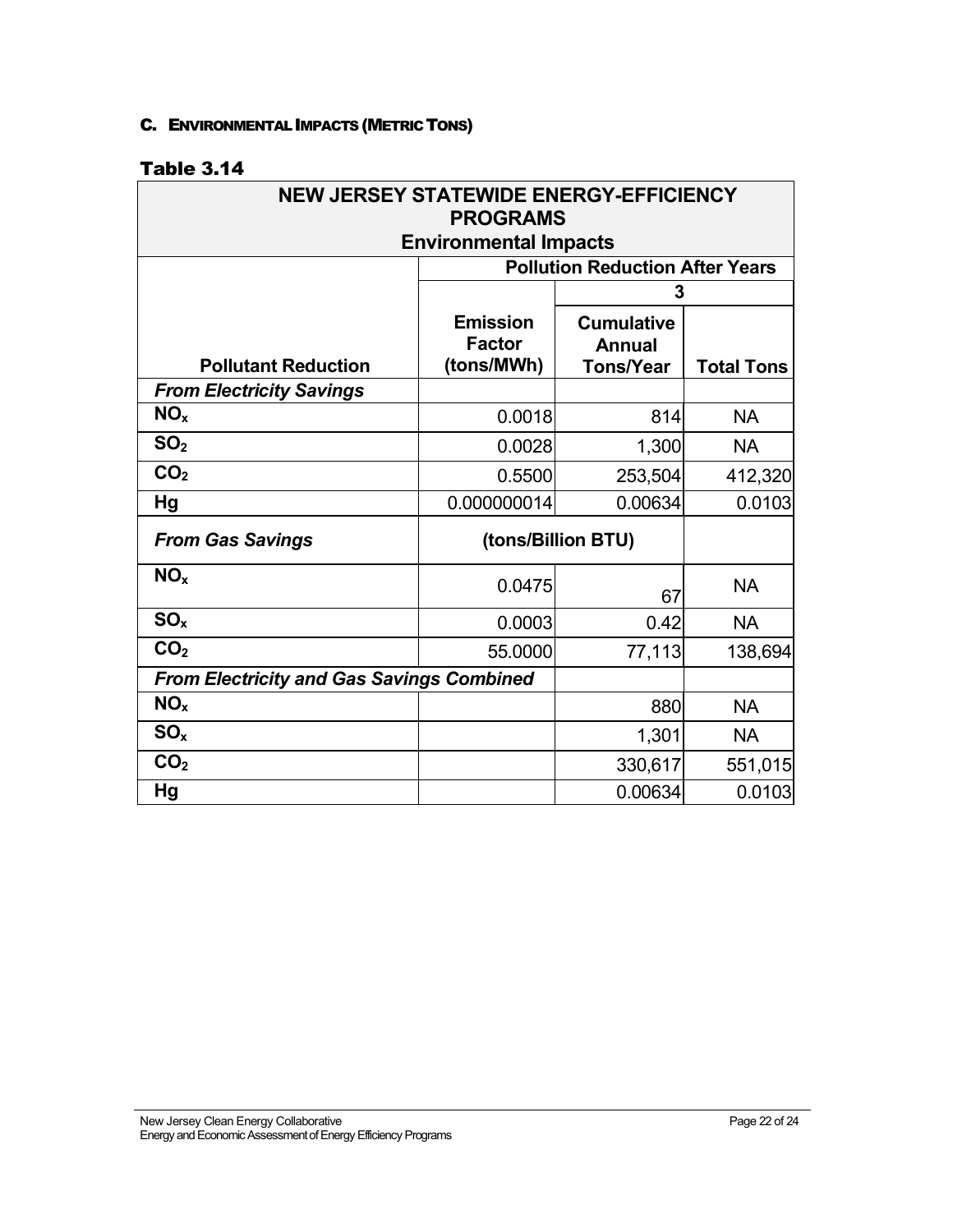<span id="page-24-0"></span>All future program costs and benefits are discounted to 2001 dollars using a real discount rate of 5.24 percent. All costs were expressed in real 2000 dollars; any future cost figures expressed in nominal terms were deflated by an estimated general inflation rate of 3.0 percent.

All electricity savings were derived at the customer meter voltage level. These savings were converted to generation voltages by multiplying by 1.11 to account for losses. Losses of zero were used for gas.

The residential retrofit program was not subjected to program cost-effectiveness analysis. Savings were deemed to be too speculative to project. No cost-effectiveness analysis was conducted for any renewable programs.

The BPU order approved three years of spending for each regulated gas and electric utility. The April 9, 2001 compliance filings provided individual program budgets for 2001. To reasonably represent long-term program impacts and cost-effectiveness, it was necessary to project continued program spending and activity levels beyond the three years of electric and gas utility funding authorized in the BPU's order. To make the costeffectiveness analysis as consistent as possible with both activity and spending levels, the analysis matches program spending to the 2001-2003 *cumulative* funding level, getting as close as possible to the *individual* years' funding levels. The sum of all program expenditures over the period 2001-03 equals the three-year spending level for efficiency programs approved by the BPU for gas and electric utilities considered separately. (The residential retrofit program's spending is listed for information only because, as explained above, it was not analyzed for cost-effectiveness.)

To demonstrate the economic performance of the programs over their entire effective lives, the analysis assumes that programs continue operating as long as deemed appropriate, up to the full eight years of minimum funding authorized by the legislation. In most cases, this was the full eight years; several programs were expected either to phase out or to change so substantially that no program activity was projected beyond three to six years.

While the BPU approved total spending only through 2003, spending and savings were projected beyond the initial three-year period for cost-effectiveness analysis. Since the legislation calls for an eight-year plan, it would not make sense to assume these programs end after three years. Moreover, all but one of the programs screened are designed to permanently transform markets, the effects of which the cost-effectiveness analysis captures through higher post-program market penetration than would have obtained absent the programs. In most if not all cases, three years of program operation would be insufficient to generate the substantial market effects currently reflected in the analysis.

Consequently, the analysis set total program spending after 2003 through 2008 to comply with the minimum requirements of the legislation, which calls for not less than \$140 million annually by 2008. To reflect this, annual spending was linearly interpolated between the total spending approved by the BPU for 2003 and 75% of \$140 million in 2008.